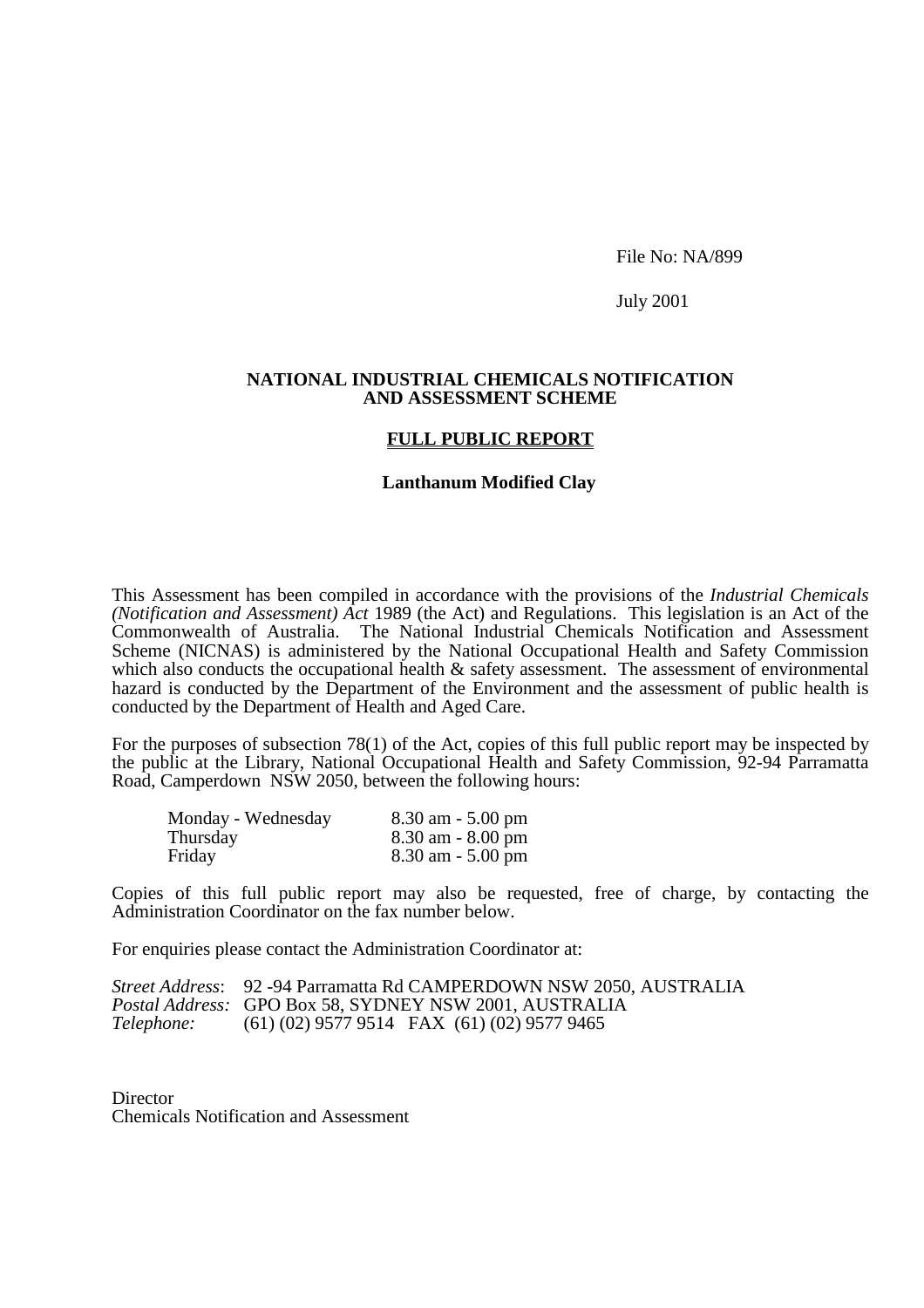# **TABLE OF CONTENTS**

| 1.                                                                           |  |
|------------------------------------------------------------------------------|--|
| 2.                                                                           |  |
| 3.                                                                           |  |
| 3.1                                                                          |  |
| 4.                                                                           |  |
| 5.                                                                           |  |
| 6.                                                                           |  |
| 7.                                                                           |  |
| 8.                                                                           |  |
| 8.1                                                                          |  |
| 8.2                                                                          |  |
| 9.                                                                           |  |
| 9.1                                                                          |  |
| 9.2                                                                          |  |
| 9.3                                                                          |  |
| 10.                                                                          |  |
| Initial Laboratory Tests with Leachate Prepared from Modified Clay11<br>10.1 |  |
| 10.1.1                                                                       |  |
| 10.1.2                                                                       |  |
| 10.1.3                                                                       |  |
| 10.1.4                                                                       |  |
| 10.2                                                                         |  |
| 10.2.1                                                                       |  |
| Aquatic Invertebrates - Cladoceran (Stauber and Binet, 2000) 15<br>10.2.2    |  |
| 10.2.3                                                                       |  |
| 10.2.4                                                                       |  |
| 10.3                                                                         |  |
| 10.3.1                                                                       |  |
| 10.3.2                                                                       |  |
| 10.3.3                                                                       |  |
| <b>Discussion</b><br>10.3.4                                                  |  |
| CONCLUSIONS FROM ACUTE AND CHRONIC ECOTOXICITY RESULTS19<br>10.4             |  |
| 10.5                                                                         |  |
| 10.5.1                                                                       |  |
| 10.5.2                                                                       |  |
| 10.5.3                                                                       |  |
| 11.                                                                          |  |
| ASSESSMENT OF PUBLIC AND OCCUPATIONAL HEALTH AND SAFETY<br>12.               |  |
|                                                                              |  |
| 13.                                                                          |  |
| 14.                                                                          |  |
| 15.                                                                          |  |
| 16.                                                                          |  |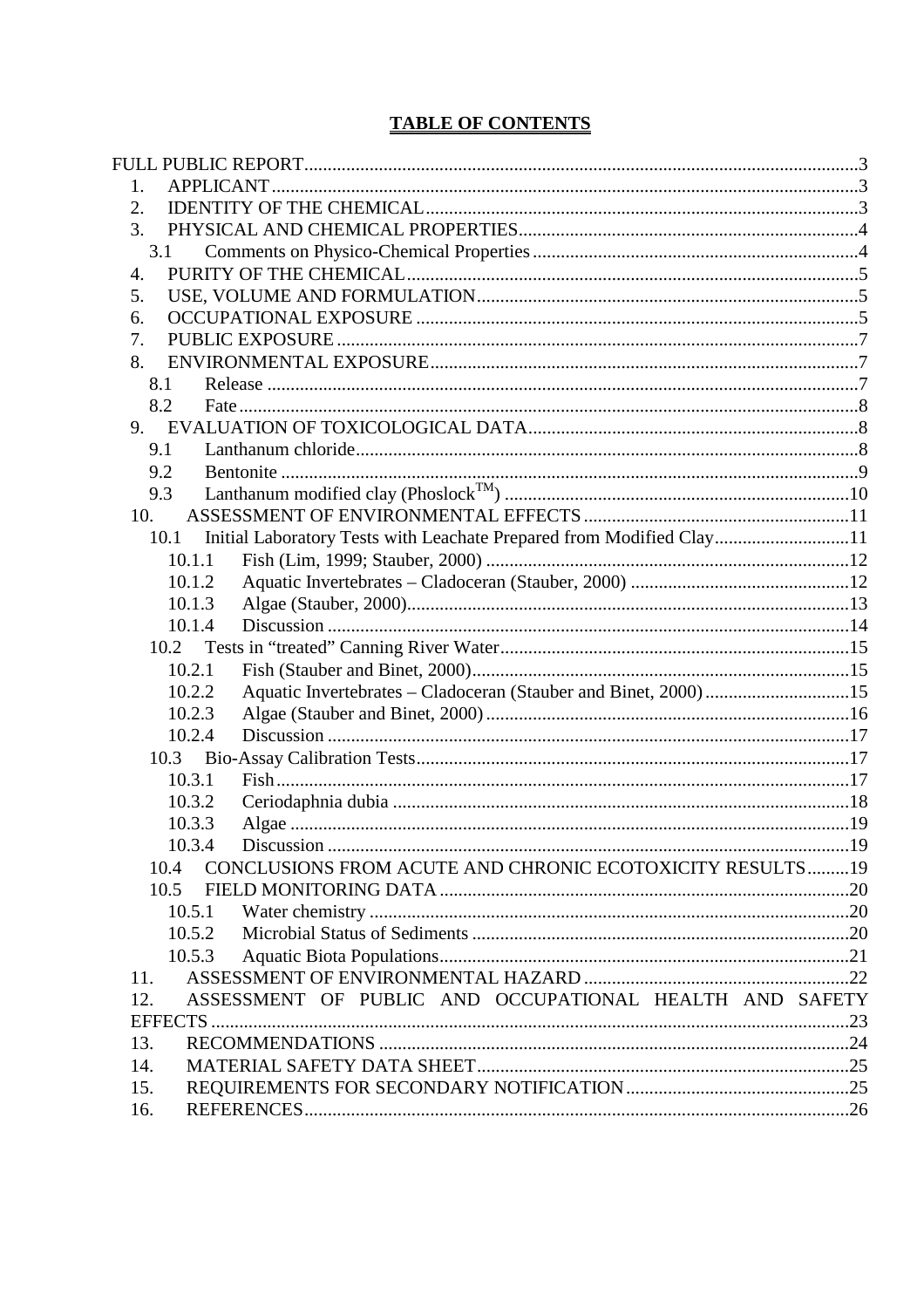NA/899

### **FULL PUBLIC REPORT**

### **Lanthanum Modified Clay**

#### **1. APPLICANT**

CSIRO Land and Water of Underwood Avenue FLOREAT WA 6014 and Integrated Mineral Technology Ltd of 24 Eagleview Place EAGLE FARM QLD 4009 have submitted a standard notification statement in support of their application for an assessment certificate for Lanthanum Modified Clay (Phoslock<sup>TM</sup>).

### **2. IDENTITY OF THE CHEMICAL**

The molecular and structural formulae, impurities and details of exact manufacture volume have been exempted from publication in the Full Public Report and the Summary Report.

| <b>Chemical Name:</b>                                    | Reaction product of bentonite or equivalent clay and<br>lanthanum chloride, in a substitution process in which<br>most of the sodium in the bentonite is replaced by<br>lanthanum, with variable substitution at other sites for<br>elements such as calcium and magnesium. |
|----------------------------------------------------------|-----------------------------------------------------------------------------------------------------------------------------------------------------------------------------------------------------------------------------------------------------------------------------|
| <b>Chemical Abstracts Service</b><br>(CAS) Registry No.: | 302346-65-2                                                                                                                                                                                                                                                                 |
| <b>Other Names:</b>                                      | Lanthanum-modified bentonite;<br>Lanthanum-modified clay (LMC);<br>Rare earth-modified clay.                                                                                                                                                                                |
| <b>Marketing Name:</b>                                   | Phoslock <sup>TM</sup> .                                                                                                                                                                                                                                                    |
| <b>Molecular Weight:</b>                                 | Varies according to the size of clay particles in the end-<br>use product.                                                                                                                                                                                                  |
| <b>Method of Detection and</b><br>Determination:         | X-ray fluorescence (XRF) and X-ray diffraction (XRD).                                                                                                                                                                                                                       |
| <b>Spectral Data:</b>                                    | Not provided.                                                                                                                                                                                                                                                               |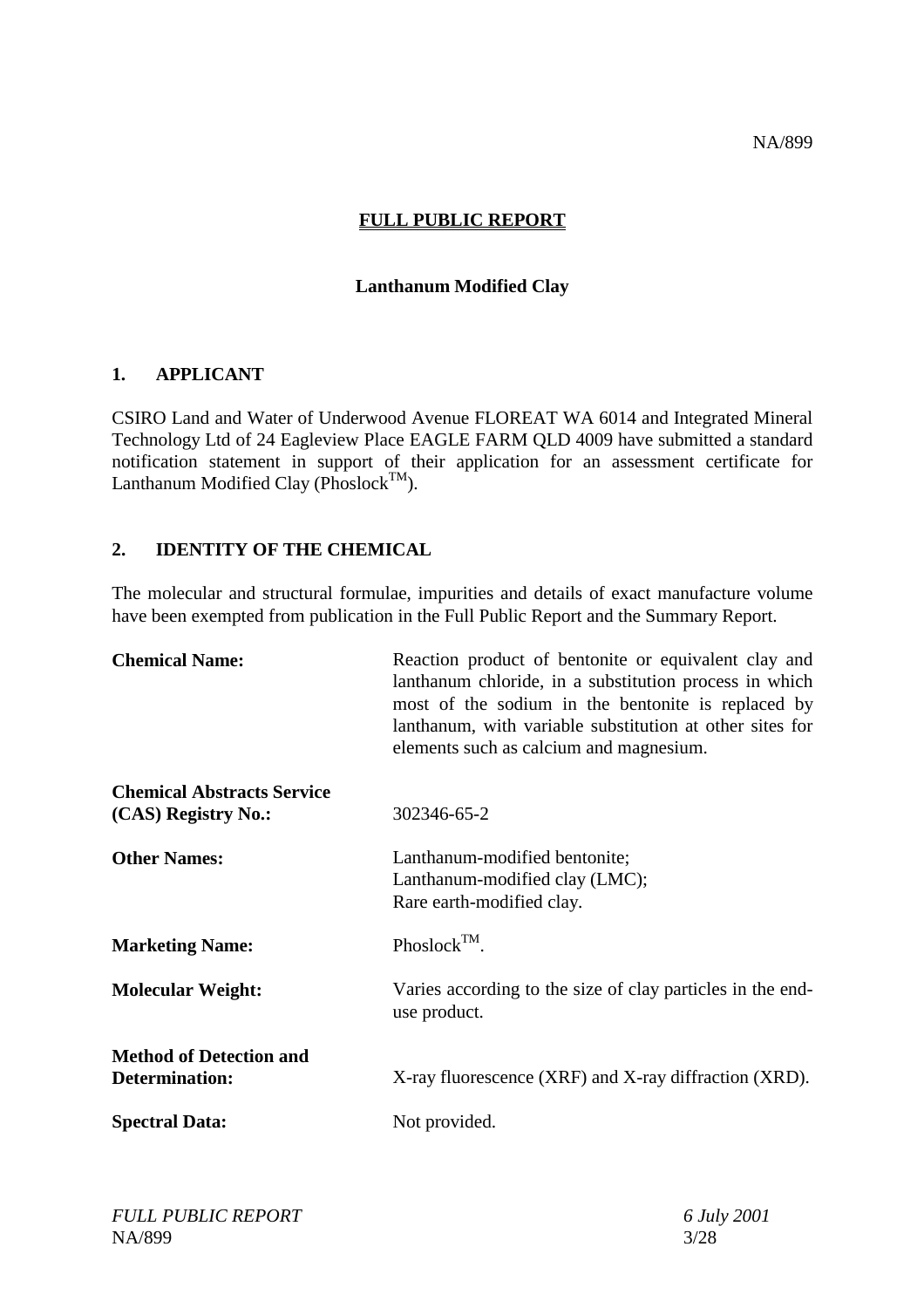### **3. PHYSICAL AND CHEMICAL PROPERTIES**

Unless otherwise indicated the physico-chemical properties listed below and discussed later relate to Phoslock<sup>TM</sup>, a 30% dispersion of the modified clay in water.

| Appearance at 20°C & 101.3 kPa:                     | Odourless off-white cloudy aqueous suspension<br>(Solid is cream to pale brown).         |  |  |
|-----------------------------------------------------|------------------------------------------------------------------------------------------|--|--|
| <b>Boiling Point:</b>                               | Not determined.                                                                          |  |  |
| <b>Specific Gravity:</b>                            | 2 000-2 500 kg/m <sup>3</sup> and will vary with the degree of<br>hydration of the clay. |  |  |
| <b>Vapour Pressure:</b>                             | Not determined.                                                                          |  |  |
| <b>Water Solubility:</b>                            | Expected to be insoluble (see comments below).                                           |  |  |
| <b>Partition Co-efficient</b><br>(n-octanol/water): | Not determined (see comments below).                                                     |  |  |
| <b>Hydrolysis as a Function of pH:</b>              | Not determined.                                                                          |  |  |
| <b>Adsorption/Desorption:</b>                       | Having ability to adsorb organics<br>(see comments below).                               |  |  |
| <b>Dissociation Constant:</b>                       | Not determined.                                                                          |  |  |
| <b>Particle Size:</b>                               | Not determined, Phoslock <sup>TM</sup> is formulated as<br>an<br>aqueous suspension.     |  |  |
| <b>Flash Point:</b>                                 | Not determined.                                                                          |  |  |
| <b>Flammability Limits:</b>                         | Not determined.                                                                          |  |  |
| <b>Autoignition Temperature:</b>                    | Not likely at temperatures $<$ 2000 $^{\circ}$ C                                         |  |  |
| <b>Explosive Properties:</b>                        | None known or expected.                                                                  |  |  |
| <b>Reactivity/Stability:</b>                        | The chemical is non-reactive, but is designed to adsorb<br>oxyanions.                    |  |  |

### **3.1 Comments on Physico-Chemical Properties**

Clay minerals are highly insoluble in water, and this will also apply to the notified material. However, there is the possibility that under saline conditions the lanthanum may be exchanged for ions such as sodium which could lead to elevated lanthanum levels in the water (see Section 8.2). However, specific formulations of Phoslock<sup>TM</sup> are used under estuarine/saline conditions to minimise lanthanum release.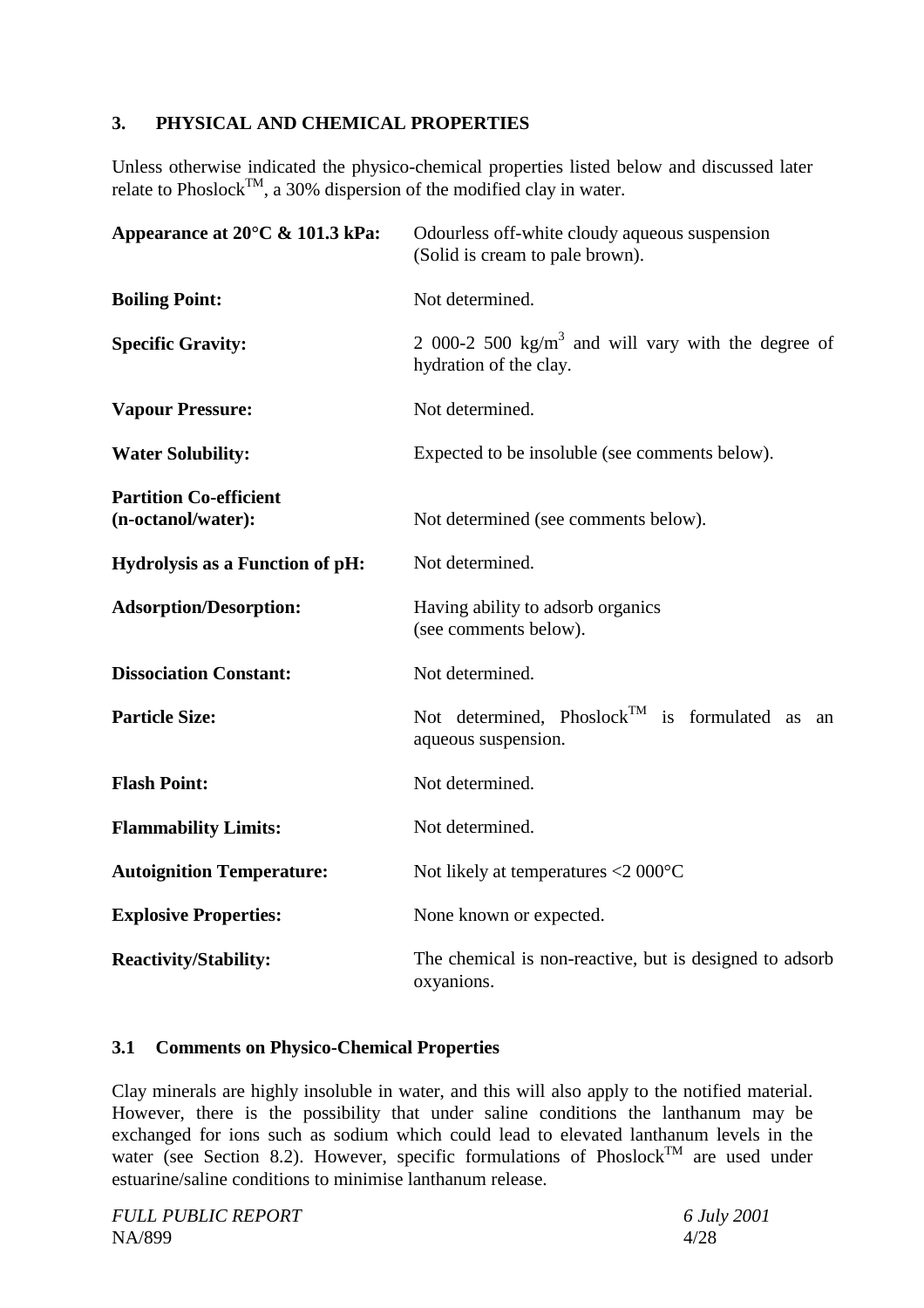Partition coefficient and adsorption/desorption data are not applicable for a mineral. The notified chemical has no affinity for either the aqueous or the organic phase.

# **4. PURITY OF THE CHEMICAL**

| <b>Degree of Purity:</b>                                 | 100%                                                                                                                                                                       |  |  |  |
|----------------------------------------------------------|----------------------------------------------------------------------------------------------------------------------------------------------------------------------------|--|--|--|
| <b>Hazardous Impurities:</b>                             | The notified chemical is manufactured to ensure that<br>trace elements and radioactivity are at levels that are<br>similar to those found in normal clay or clay products. |  |  |  |
| <b>Non-hazardous Impurities</b><br>$($ > 1\% by weight): | constituents including<br>Normal clay<br>trace<br>organic<br>materials.                                                                                                    |  |  |  |
| <b>Additives/Adjuvants:</b>                              | None.                                                                                                                                                                      |  |  |  |

# **5. USE, VOLUME AND FORMULATION**

Phoslock<sup>TM</sup> containing 10-30% (w/w) notified chemical is used to control soluble phosphate concentrations in rivers, lakes and other water bodies. It can also remove a range of oxyanions such as arsenate in natural and artificial environments.

Phoslock<sup>TM</sup> will be manufactured in Australia. Phoslock<sup>TM</sup> is formulated as a fine particulate aqueous suspension or slurry at 10-30% solid (w/w). It will be packaged in approved sealed road tankers. The notifiers indicate that depending on its use, the notified chemical can be manufactured into other formulations, such as:

- Sandwiched between materials (e.g. between geotexitile layers);
- Incorporated into other substrates; or
- Pelletised or granulated into a variety of size.

It is anticipated that a significant percentage of the chemical will be used for large-scale field trials or treatment of waterways and lakes during the first year of introduction. Proposed manufacture volumes of Phoslock<sup>TM</sup> in the first 5 years will be up to 5 000 tonnes per year with greater quantities to be produced as required for trials and/or application in export markets.

### **6. OCCUPATIONAL EXPOSURE**

The notifiers indicated that initially only a small number of manufacturing operators, transportation and store workers, laboratory staff and field personnel will potentially contact the notified chemical.

*FULL PUBLIC REPORT 6 July 2001* NA/899 5/28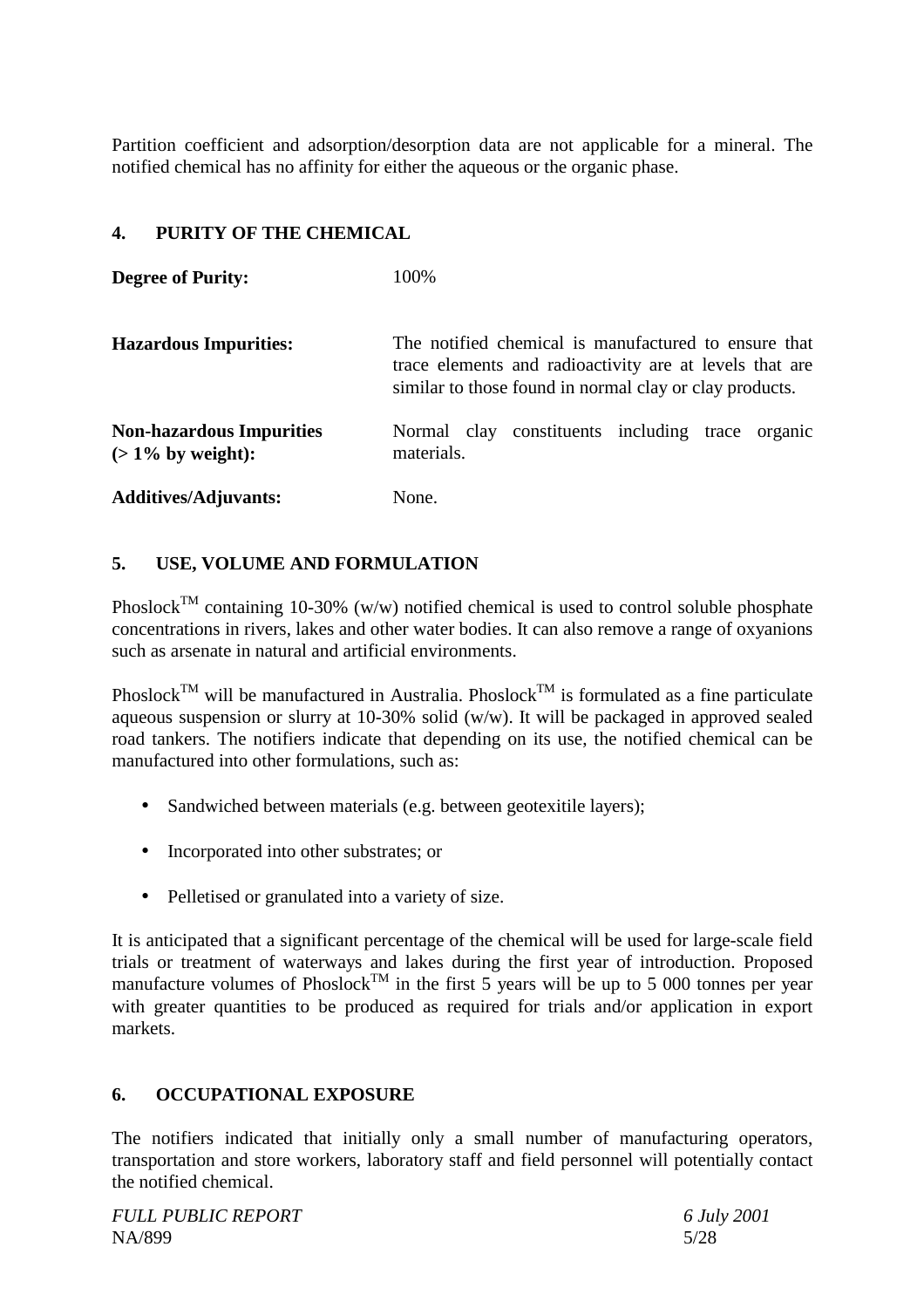#### *Manufacture site*

Phoslock<sup>TM</sup> will be manufactured by 2-10 operators at up to three sites in Australia. Manufacturing processes consist of receiving containers, transferring the constituents to a holding tank, calibrating the mixing machine by pouring and weighing of constituent chemicals, and controlling the mechanical mixing of Phoslock<sup>TM</sup>. After the suspension has settled to the desired slurry density, it is pumped to a holding tank by direct pour or slurry pumping. When a batch of the slurry is required for treatment of a waterbody, it is transferred using slurry pumping or pouring directly from the holding tank to the tanker trucks used for transport. Alternatively, the slurry may also be transferred using slurry pumping or pouring directly from the holding tank to other vessels prior to dewatering.

Dry lanthanum chloride powder is received in bags of 20 kg to 1 tonne. It is transferred by a combination of manual and mechanical lifting. The 1 tonne bags of dry bentonite powder are moved mechanically to the mixing tank inlet, where the corner of each bag is cut, pouring bentonite directly into the mixing tank. The tank contains water below the inlet and is fitted with an agitation paddle to minimise the dust level during the operation.

Workers may inhale lanthanum chloride and bentonite as both are in powder form. In addition, a low level of aerosols may be generated during the mixing process. Dermal contamination will be the main route of occupational exposure to Phoslock<sup>TM</sup>. Mixing will take place in water. Other engineering controls including adequate ventilation and local exhaust are equipped at the manufacturing site. Workers will wear facemasks, eye protection, chemically impermeable gloves and work clothing (long sleeves and long trousers).

#### *Storage and analysis*

There will be 10 storage and laboratory staff. Storage workers will receive and store the shipping containers. Laboratory workers will take samples during the manufacturing process and analyse production batches for quality control. Laboratory workers will handle only small quantities of the chemical. The existing analysis facility is expected to be equipped with adequate industrial controls and provide personal protective equipment for laboratory staff.

Storage workers are unlikely to be exposed to the notified chemical unless the containers breached.

### *Transport*

There will be 10-20 transport workers transferring Phoslock<sup>TM</sup> from the manufacturing site to the field. The notifiers indicated that these transport workers are probably contract haulage staff. Phoslock<sup>TM</sup> is packaged in registered sealed tankers. Exposure to the notified chemical is possible if the sealed tankers are broken.

#### *Field workers*

Phoslock<sup>TM</sup> will be pumped from the tanker trucks to tanks in boats fitted with spray guns. Field workers will spray Phoslock<sup>TM</sup> evenly over the surface of the water. As Phoslock<sup>TM</sup> is manufactured as a slurry, the principal exposure pathways for field workers are likely to be by skin, with potential for inhalation of aerosols. There will be 20-30 field staff. The notifiers did not specify the protective equipment for field workers. However, the Material Safety Data Sheet (MSDS) for Phoslock<sup>TM</sup> stated that protective equipment including eyewear, chemically impermeable gloves, work clothing to cover arms, legs and torso and facemask

*FULL PUBLIC REPORT 6 July 2001* NA/899 6/28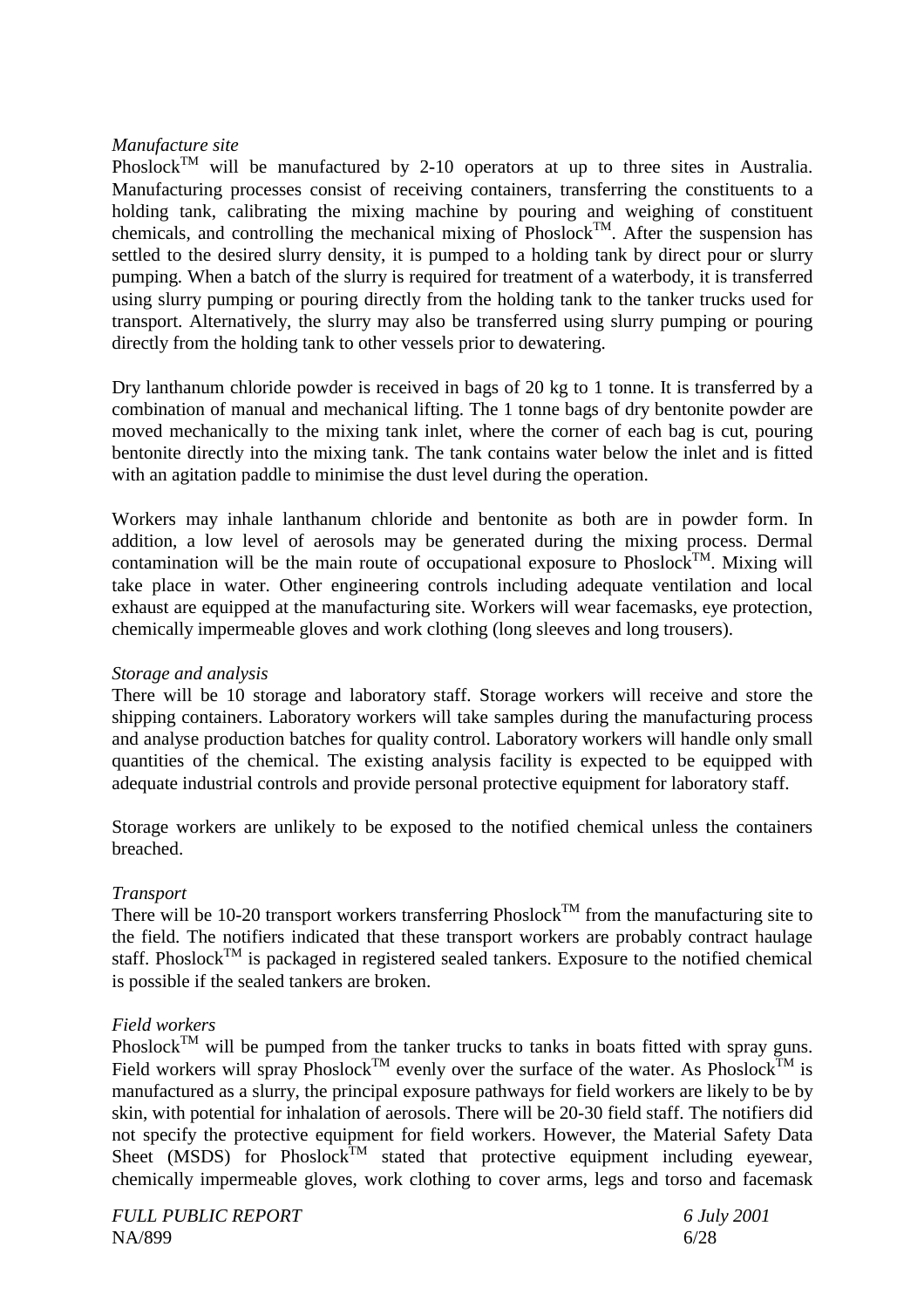should be used. The notifiers also suggested that during fieldwork, exposure to aerosols will be limited by the benefit of forced draught ventilation e.g. movement of workboat on river.

### *Exposure of manufacturing and using other formulations*

The notifiers indicated that there could be several additional formulations of Phoslock<sup>TM</sup>. No details of these formulations and occupational exposure data have been provided in the submission.

### **7. PUBLIC EXPOSURE**

The notified chemical will be marketed predominantly for commercial use. However, exposure of the public to the notified chemical may occur in the event of an accidental spill during transport of the formulated products. According to the MSDS provided for formulated products containing the notified chemical, a spill should be contained with dikes or absorbents to prevent contamination of sewers or streams.

The notified chemical is to be applied to natural aquatic systems including lakes, rivers, estuaries, dams, ornamental ponds and natural wetlands, as well as artificial environments including waste effluents. The usual application rate will result in a layer of less than 1 mm thickness on top of existing sediments, and is primarily intended for the removal of phosphates from the environment. The notifiers do not intend that there will be environmental release to drinking water from groundwater or surface water contamination, or that the chemical will leach to recreational water, but the submission does not indicate how this will be prevented. The chemical is likely to be used in situations where the aquatic systems are degraded by toxic algal blooms. Public contact with the chemical may occur where the chemical has been spread over publicly accessible water bodies. The notifiers intend that the public would be excluded from the aquatic area during the period of application, and the mixing of the chemical with naturally occurring sediments should result in its presence at low residual concentrations. The submission states that should contamination of drinking water occur, normal treatment processes should remove any of the remaining notified chemical. Therefore the risk of exposure of the general public to the notified polymer is considered low.

# **8. ENVIRONMENTAL EXPOSURE**

### **8.1 Release**

A small amount of the modified clay may be released during manufacture and transfer of the clay slurry to tanker trucks. However, it was indicated that these spills would be contained by bunding, and would be probably returned to the mixing vessels used in preparing the slurry.

The notified chemical is intended as a treatment chemical for water bodies which are susceptible to blooms of algae, and as such all will be introduced into a variety of water bodies including rivers, lakes, dams and streams. It is possible that up to 5 000 tonnes of the modified clay may be produced and used each year. A surface application rate sufficient to give approximately 1 mm of clay coverage of the bottom sediment would be sufficient to treat approximately 2 500 hectares of water, and this usage rate indicates that a significant quantity of lanthanum could be applied to aquatic environments each year. However, the lanthanum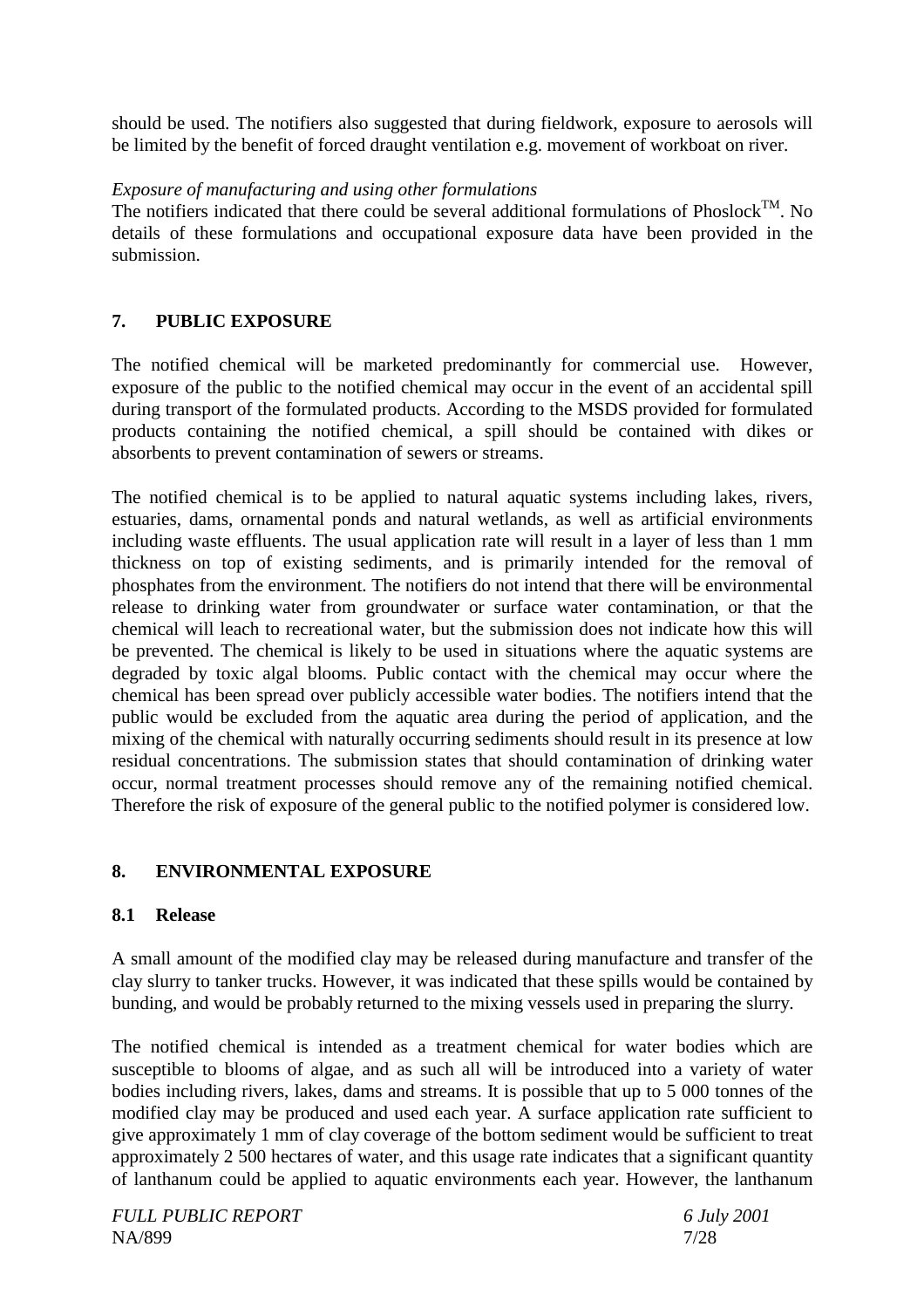will be strongly associated with the bentonite clay and would not be released as soluble lanthanum into the water. Over time it is expected that some of the applied clay would be lost from the treated systems (eg. dams, lakes and rivers), particularly during periods of high flow where substantial mobilisation of sediments may occur.

# **8.2 Fate**

Clay minerals are very stable in the environment and once released the clay is expected to persist within aquatic sediments. The clay is expected to become "loaded" with lanthanum phosphate which is highly insoluble except at extremely high or low pH. The notifier indicated that Phoslock<sup>TM</sup> is stable in the pH region 5-11 which is applicable to the pH of most environmental waters likely to be treated with the new clay, and consequently re-release of phosphorus and/or lanthanum is not expected.

Since  $La^{3+}$  ions are toxic to some aquatic organisms (see Section 10), the potential release of free lanthanum from the clay to the water column would appear to be of most significance for the purposes of assessing environmental hazard associated with use of the new clay. In low ionic strength water, the lanthanum remains strongly bound to the clay silicate plates, but under saline conditions (high ionic strength) there is the possibility for a re-exchange of the bound  $La^{3+}$  for ambient Na<sup>+</sup> (or Ca<sup>2+</sup>) ions. In reality, the conditions which would enable this to take place would not be realised in bodies of fresh water, although it remains a possibility in brackish water – eg. river estuaries. However, any  $La^{3+}$  released in this manner is not expected to remain free, since it is expected to become strongly associated with natural humic material in the water and sediments through interaction with carboxylate groups in humic and fulvic acid (Torres and Choppin, 1984; Geng et al., 1998; Dupre et al., 1999). As stated previously, further modifications of Phoslock<sup>TM</sup> are likely to limit the release of lanthanum, if any, under brackish conditions.

Although the clay is chemically very stable, flood events would be likely to redistribute the material, and it is expected that it will eventually become distributed in the river sediments. Over time it is probable that the modified clay could be mobilised and carried appreciable distances down stream in a river system. However, remobilisation would not be likely if the clay were applied to static water bodies such as ponds and lakes.

# **9. EVALUATION OF TOXICOLOGICAL DATA**

There is no toxicological data for the notified chemical. The notifiers provided copies of published scientific literature on the constituent chemicals of lanthanum chloride and bentonite, as surrogate data. Mammalian toxicological data on lanthanum chloride and bentonite were supplied in form of an extensive literature review.

# **9.1 Lanthanum chloride**

Lanthanum chloride (CAS No. 10099-58-8), as one of the rare earth chloride salts, may have anticoagulative effects (Beaser, 1942; Dycheroff & Gruenewald, 1943). Lanthanum competes with calcium in a large range of biomolecules and biomolecular processes. A review by Das et al., (1988) reported that  $La^{3+}$  reacts *in vitro* with various tissue components, eg proteins, enzymes and phosphates. By displacing and replacing calcium ions in certain selected cell

*FULL PUBLIC REPORT 6 July 2001* NA/899 8/28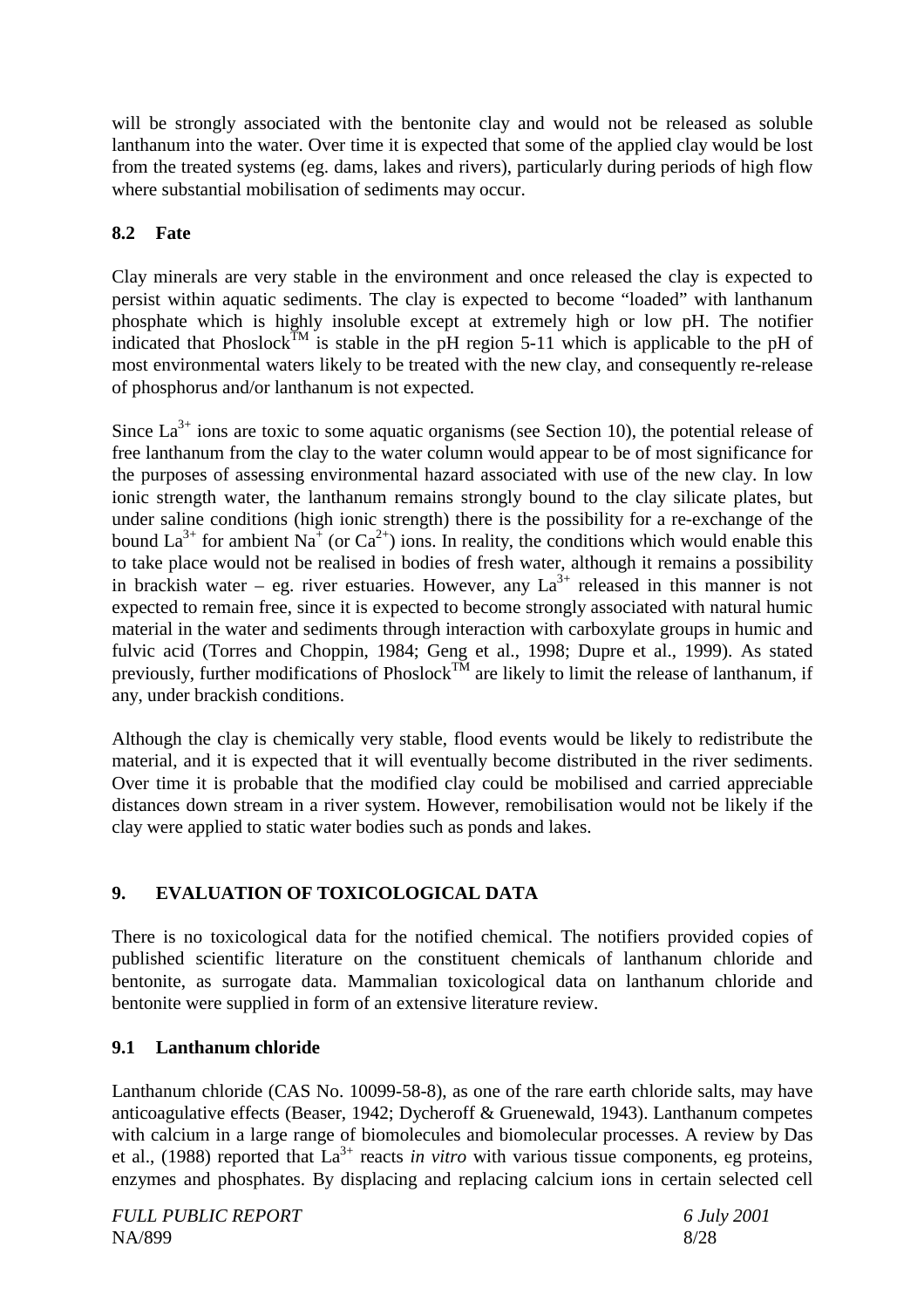systems,  $La^{3+}$  inhibits the significant role of calcium in the various cellular processes. For example,  $La^{3+}$  inhibits the calcium pump of red blood cells and, in animal studies,  $La^{3+}$  has been shown to inhibit muscle activity by blocking calcium-activated enzymes.

The acute oral toxicity of lanthanum chloride in rats  $(LD_{50} 2 370-4 184 mg/kg)$  is very low (Cochran, 1950, Sax, 1984, RTECS, 2000). When giving subcutaneous injections, the  $LD_{50}$ was determined to be  $>1000$ , 3 500 and  $>500$  mg/kg in frogs, mice and rats, respectively (Sax, 1984). Information from toxicity studies has indicated that the liver is the target organ (Das et al., 1988).

Lanthanum chloride was non-mutagenic in a bacterial mutagenicity assay (EPA GeneTox Program, 1988). However, intraperitoneal injection of lanthanum chloride caused an increase in the mitotic index and the nuclear volume of liver cells, and an immediate decrease in the mitotic index of rat and mouse bone marrow cells (De and Sharma, 1981; Das et al., 1983). In the review by Das et al. (1983) chromosomal changes have been observed in a number of studies. Dose-related binding to DNA has also been observed.

In the reproductive and developmental toxicity studies, lanthanum chloride caused sperm morphological changes, and reduction of sperm motility and sperm count in goats (RTECS, 2000). A single injection of 44 mg La/kg into pregnant mice reduced the number of successful pregnancies and average litter size (Abramczuk, 1985).

A few studies indicate that rare earth compounds contribute to the risk of pneumoconiosis and chronic pulmonary reactions in workers. However, no direct evidence with lanthanum chloride has been found in workers. In a comparative *in vitro* toxicity study in a pulmonary alveolar macrophage culture, lanthanum chloride gave an  $LC_{50}$  of 52  $\mu$ M, comparable to cadmium (28 µM), suggesting that exposure to lanthanum may be harmful.

Lanthanum and lanthanum salts are not on the NOHSC *List of Designated Hazardous Substances* (NOHSC, 1999a). Based on the available information, they are unlikely to be classified as hazardous substances in accordance with the NOHSC *Approved Criteria for Classifying Hazardous Substances* (NOHSC, 1999b).

# **9.2 Bentonite**

Bentonite (CAS No. 1302-78-9) consists of a group of clays formed by crystallisation of vitreous volcanic ashes that were deposited in water. It has been used as a filler in crayons, a lubricant in oil well drilling, a base in cosmetics and in the manufacture of concrete. Bentonite has been approved as a food additive in Australia.

The expected acute oral toxicity of bentonite in humans is very low (LD $_{50}$ >15 g/kg) (HSDB, 2000). However, severe anterior segment inflammation, uveitis and retrocorneal abscess from eye exposure were reported when bentonite had been used as a prophypaste (Austin & Doughman, 1980).

In a 33 day dietary (2 and 6%) and a 90 day dietary (1, 3 and 5%) studies in chickens, no changes in behaviour, overall state, clinical and biochemical parameters and electrolytic composition of the blood. Repeat dietary administration of bentonite did not affect calcium or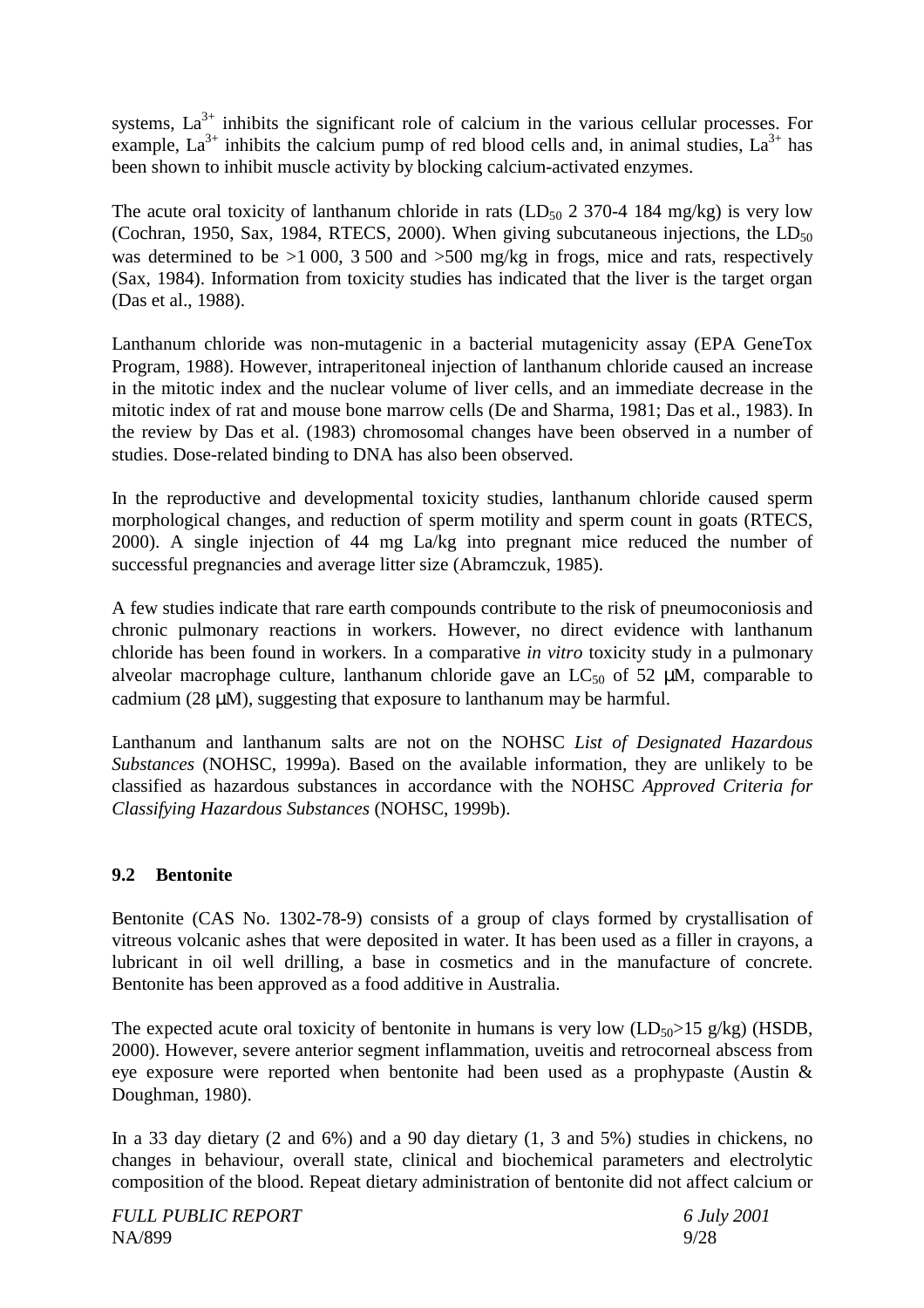phosphorus metabolism. However, larger amounts caused decreased growth, muscle weakness, and death with marked changes in both calcium and phosphorus metabolism.

Bentonite did not cause fibrosis after 1 year exposure of 60 mg dust  $(5 \mu m)$  in a rat study (Tatrai, 1985). However, in a second rat study, where 5 µm particles were intratracheally instilled at 5, 15 and 45 mg/rat, dose-related fibrosis was observed. Bentonite clay dust is believed to be responsible for bronchial asthma in workers at a processing plant in USA (Browning, 1969).

Ingestion of bentonite without adequate liquids may result in intestinal obstruction in humans. Hypokalemia and microcytic iron-deficiency anaemia may occur in patients after repeat doses of clay. Chronic ingestion has been reported to cause myositis (HSDB, 2000).

Bentonite is not on the NOHSC *List of Designated Hazardous Substances* (NOHSC, 1999a). Based on the available information, it is unlikely to be classified as a hazardous substance in accordance with the NOHSC *Approved Criteria for Classifying Hazardous Substances* (NOHSC, 1999b).

# 9.3 Lanthanum modified clay (Phoslock<sup>TM</sup>)

No toxicological data were provided for the notified chemical.

The notified chemical is a bentonite clay partially substituted with lanthanum. CSIRO unpublished data indicate that  $Phoslock^{TM}$  closely resembles bentonite in its physical properties with a single exception;  $Phoslock^{TM}$  does not appreciably swell on absorption of water. In addition, free lanthanum ions are not dissociated from Phoslock<sup>TM</sup> when the latter is placed in an aqueous environment. Phoslock<sup>TM</sup> is a colloidal hydrated aluminium silicate which will form highly viscous suspensions or gels in water. These colloidal particles are unlikely to across the biological barriers.

Phoslock<sup>TM</sup> is expected to have a LD<sub>50</sub> > 15 g/kg in humans with adequate water intake. The MSDS for Phoslock<sup>TM</sup> states that eye contact may cause mild transient physical irritation due to the presence of clay particles. Phoslock<sup>TM</sup> is not expected to be a skin irritant.

Inhalation exposure to dusts from dried bentonite clay or dried Phoslock<sup>TM</sup> may cause chronic lung disease such as bronchial asthma and there is information to suggest that the rare earths may contribute to the risk of pneumoconiosis and chronic pulmonary reactions in workers. In addition, as Phoslock<sup>TM</sup> may be manufactured from bentonite containing contain crystalline silica, silicosis may result after chronic inhalation. Therefore, inhalation of lanthanum modified bentonite dust may lead to respiratory illness.

Due to the proportions of lanthanum and bentonite in the notified chemical, the toxicity profile is likely to resemble that of bentonite. Based on the available information and the low toxicity of bentonite, Phoslock<sup>TM</sup> is unlikely to be classified as a hazardous substance according to NOHSC *Approved Criteria for Classifying Hazardous Substances* (NOHSC, 1999b).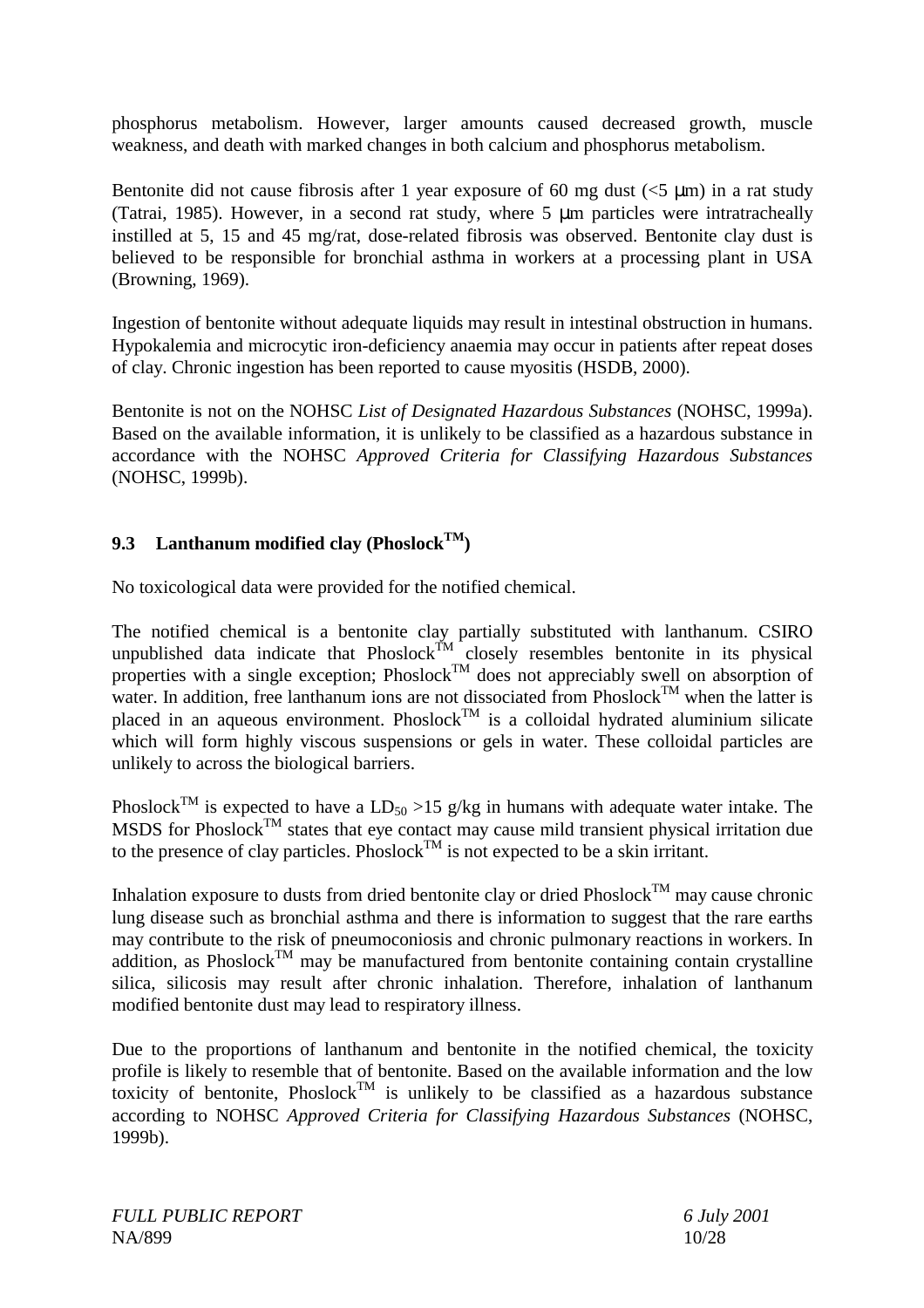### **10. ASSESSMENT OF ENVIRONMENTAL EFFECTS**

Ecotoxicological data were supplied in the form of an extensive array of tests, using predominantly USEPA TCLP (Toxicity Characteristic Leach Protocol) evaluation scheme.

Due to its intended use as a treatment for both natural (eg. rivers and lakes) and artificial (eg. farm and water supply authority dams) water bodies entailing deliberate and relatively large release of the modified clay to the water compartment, the notifier has supplied a large amount of data on ecotoxicity studies.

The initial sets of data were laboratory studies on fish, daphnia and algae conducted with leachate solutions prepared from the clay (Section 10.1).

After application of the clay to an 800 metre stretch of the Canning river (WA) in two large scale field trials conducted in January and April 2000, a large number of toxicity tests (fish, *Ceriodaphnia* and algae) were conducted with the river water collected before and after application (Section 10.2). In addition to these toxicity data, in situ observations of resident biota were also conducted before and after clay application (Section 10.5).

It is important to note that the trial conducted in April 2000 utilised lanthanum exchanged clay from which most of the readily leachable free lanthanum had been removed through a prior chemical conditioning process during manufacture. It was reasoned that reduced lanthanum concentration in the water column after clay application would reduce the potential for toxic effects arising from this element, and the results of post application monitoring appeared to confirm this.

In conjunction with these tests, a series of lanthanum calibration bio-assays for fish, *Ceriodaphnia* and algae were also conducted in order to establish realistic toxicities of lanthanum against these species (Section 10.3).

These studies are discussed in detail below.

# **10.1 Initial Laboratory Tests with Leachate Prepared from Modified Clay**

The initial laboratory data were generated using leachate solutions prepared in synthetic soft water and/or deionised water (Milli-Q, reverse osmosis) derived from the modified clay and are summarised in the following table. The test procedures and results obtained are described and the implications of the observed toxicity to some species are discussed. The tests were performed in compliance with OECD/EEC Test Methods and according to OECD Principles of Good Laboratory Practices.

The leachate solutions were prepared using the TCLP (Toxic Characteristic Leachate Procedure) method developed by the US EPA. In this method the solid test material (50 grams of a laboratory preparation of the modified clay) was tumbled in a teflon bottle for 18 hours with 1 L of either the synthetic soft water (48 mg/L NaHCO<sub>3</sub>, 30 mg/L CaSO<sub>4</sub>.2H<sub>2</sub>O, 30 mg/L MgSO<sub>4</sub> and 2 mg/L KCl; hardness equivalent to 40-48 mg/L CaCO<sub>3</sub>; alkalinity equivalent to  $30-35$  mg/L  $CaCO<sub>3</sub>$ ) or deionised (reverse osmosis) water. Following the

| <i>FULL PUBLIC REPORT</i> | 6 July 2001 |
|---------------------------|-------------|
| NA/899                    | 11/28       |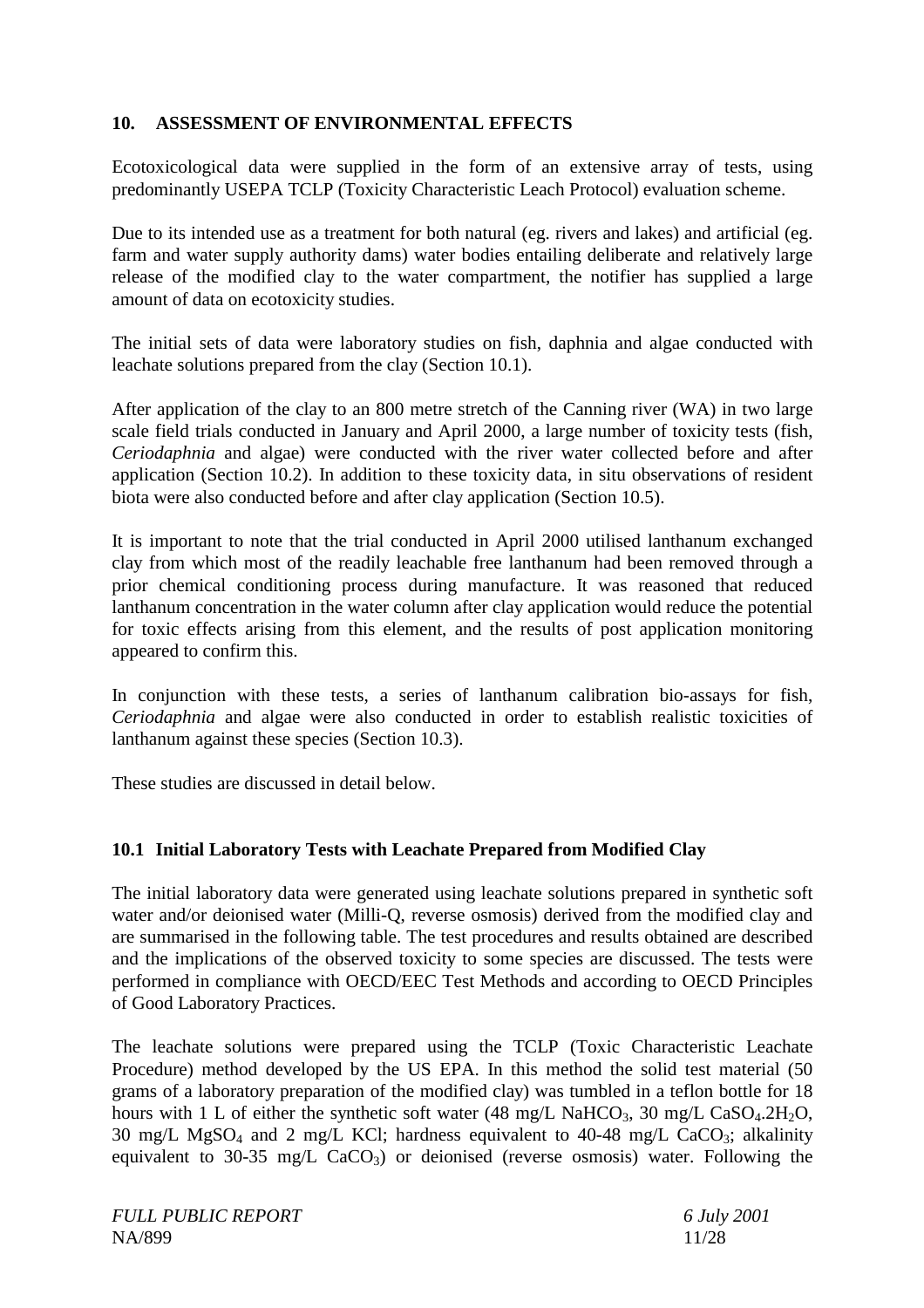tumbling procedure the liquor was filtered through a 45 µm filter and used in the toxicity tests.

| <b>Test</b>             | <i>Species</i>       | Water type     | <b>Results</b>                                |
|-------------------------|----------------------|----------------|-----------------------------------------------|
| Sub-acute Toxicity      | Eastern rainbow fish | Synthetic soft | 96 h $EC_{50} > 100\%$ leachate               |
| (Imbalance Static Test) | <i>Melanotaenia</i>  | water          | $(127 \mu g/L \text{ L}a - \text{see notes})$ |
| (OECD TG 203)           | duboulayi            |                | below).                                       |
| Acute Toxicity -        | Water Flea           | Synthetic soft | 48 h $EC_{50} = 49\%$ leachate                |
| Immobilisation          | (Ceriodaphnia        | water          | $(80 \mu g/L \text{ of } La.)$                |
| (Static Test)           | dubia)               |                | $NOEL = 25\%$ leachate.                       |
| (OECD TG 202)           |                      |                |                                               |
| Acute Toxicity -        | Water Flea           | Milli-Q water  | 48 h $EC_50 = 10\%$ leachate                  |
| Immobilisation          | (Ceriodaphnia        |                | (approximately 40 $\mu$ g/L of La.)           |
| (Static Test)           | dubia)               |                |                                               |
| (OECD TG 202)           |                      |                |                                               |
| Chronic Toxicity -      | Water Flea           | Synthetic soft | 7 day $EC_{50} = 41\%$ leachate               |
| (Static Test)           | (Ceriodaphnia        | water          | $(12 \mu g/L)$ of La                          |
| (OECD TG 202)           | dubia)               |                | NOEC $< 6.25\%$ leachate                      |
| Growth Inhibition       | Green Algae          | Milli-Q water  | Promoted algal growth at all                  |
| (OECD TG 201)           | (Selenastrum         |                | leachate concentrations $\geq 6.25\%$         |
|                         | capricornutum)       |                | $-$ see notes below.                          |

### **Laboratory Ecotoxicity Test Results**

# **10.1.1 Fish (Lim, 1999; Stauber, 2000)**

The sub-acute toxicity test on fish was performed over a 96 hour period in leachate solutions prepared from synthetic soft water (hardness  $40-45$  mg/L as  $CaCO<sub>3</sub>$ ) using a static methodology without replacement of the test media. The test was conducted at  $22.4 \pm 1.3^{\circ}C$ using test concentrations containing 0 (control), 12.5, 25, 50, 75 and 100% of the leachate made up by mixing the appropriate volume of the 100% leachate with synthetic soft water. Four juvenile eastern rainbow fish were used in each test, and their general behaviour and appearance was monitored over the 96 hour test period. Throughout the test the dissolved oxygen was always between 79 and 108% saturation, while pH was always between 7.15 and 7.7.

In the 75% leachate and lower concentrations, no imbalance in swimming was observed over the 96 hour test period, but one fish (out of the four) in the 100% leachate exhibited some imbalance after 96 hours.

The conclusion from these results is that the soft water leachate from the modified clay has a Lowest Observed Effect Level (LOEL) of 100% leachate for this fish species although the  $EC_{50} > 100\%$ . The leachate was analysed for Zn, Cu and La and found to contain 127 µg/L, <1 µg/L and 127 µg/L of each of these elements, respectively.

# **10.1.2 Aquatic Invertebrates – Cladoceran (Stauber, 2000)**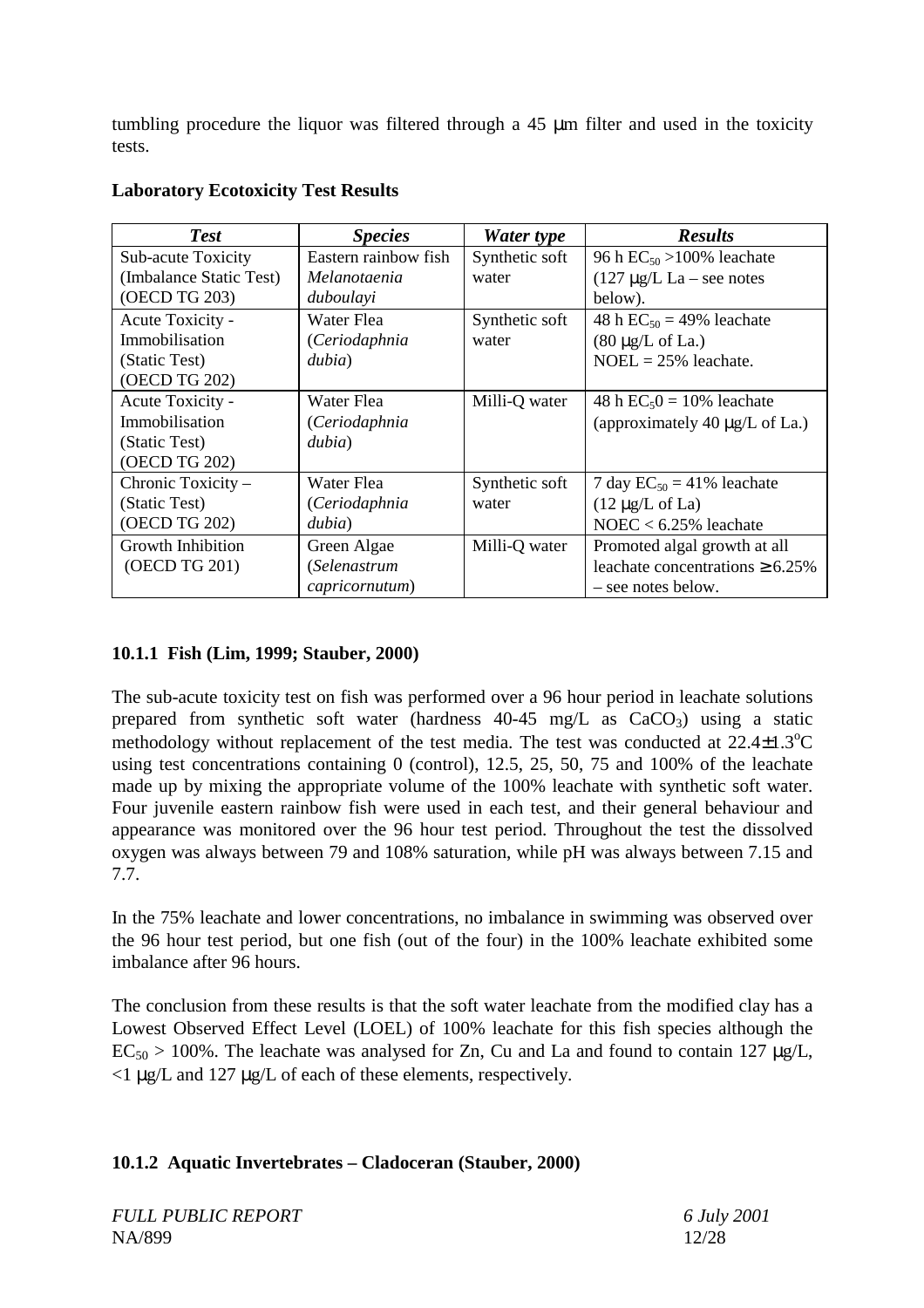Acute toxicity tests were conducted over 48 hour periods against *Ceriodaphnia dubia* at 25±1°C using leachate solutions prepared with synthetic soft water, ultrafiltered synthetic soft water and Milli-O water. The test concentrations were performed at 0 (control), 6.25, 12.5, 25, 50, 75 and 100% of leachate concentrations, with four replicate tests carried out at each concentration using five test animals in each test vessel (ie. 20 daphnia exposed to each test concentration).

The leachate in synthetic soft water exhibited significant toxicity to this species, with the 48 hour  $EC_{50}$  calculated from the observed immobilisation data as 49% leachate, with the corresponding No Observed Effect Concentration (NOEC) being 25% leachate. The soft water leachate used in this test was analysed and found to contain 163  $\mu$ g/L lanthanum, and 49% leachate would correspond to approximately 80 µg/L of lanthanum.

Toxicity tests on *Ceriodaphnia dubia* using a leachate prepared using Milli-Q (reverse osmosis) water and the solutions were found to be more toxic than for the soft water leachates, with a 48 hour  $LC_{50}$  of 10% leachate (compared with the Milli-Q water control). The lanthanum concentration was 396 µg/L, so 10% leachate would correspond to around 40 µg/L of lanthanum. However, interpretation of the results was not straight forward because there was significant mortality in the control water (ie. Milli-Q water) which suggested that threshold concentrations of some ions (possibly  $Ca^{2+}$ ) in the water are required for normal survival of this species. The report suggested that this species of cladoceran (*Ceriodaphnia dubia*) will not survive in water with conductivity lower than 100  $\mu$ S/cm.

A chronic (reproduction) test against *Ceriodaphnia dubia* was also conducted over a seven day period using diluted leachate from a separate batch of synthetic soft water leachate prepared from a different laboratory preparation of the clay. Seven day survival of the daphnids (10 animals for each concentration) was significantly reduced for all tested leachate concentrations above 25%, and the 7 day  $EC_{50}$  was calculated as 41% leachate. There was also a significant reduction in the number of young daphnids produced at all tested leachate concentrations, giving a NOEC  $< 6.25\%$  leachate. This particular soft water leachate was analysed for lanthanum and found to contain 2.01 mg/L after filtration, so the 41%  $EC_{50}$ corresponds to approximately 820 µg/L of lanthanum. When compared with the acute 48 h  $EC_{50}$  of approximately 80  $\mu$ g/L, this result is surprising, and is discussed below.

### **10.1.3 Algae (Stauber, 2000)**

A test on the toxicity of Milli-Q water leachates on the growth of green algal (*Selenastrum capricornutum*) biomass at 24±2<sup>o</sup>C was conducted over a three day period. Surprisingly rather than showing toxic effects, the algae grew significantly faster in the leachate than in the Milli-Q water controls. The test was conducted using 0 (control), 6.25, 12.5, 25, 50, 75 and 100% leachate, and the test at each concentration was conducted in triplicate. For all the leachate test solutions, the growth rate of the algae was approximately twice that of the control suggesting that some component of the leachate acts as a growth promoter for this species. Although the lanthanum concentration was not reported for this leachate, it is assumed to be the same as for the *Ceriodaphnia dubia* test in Milli-Q water, so 6.25% leachate would correspond to a lanthanum concentration of around 25 µg/L.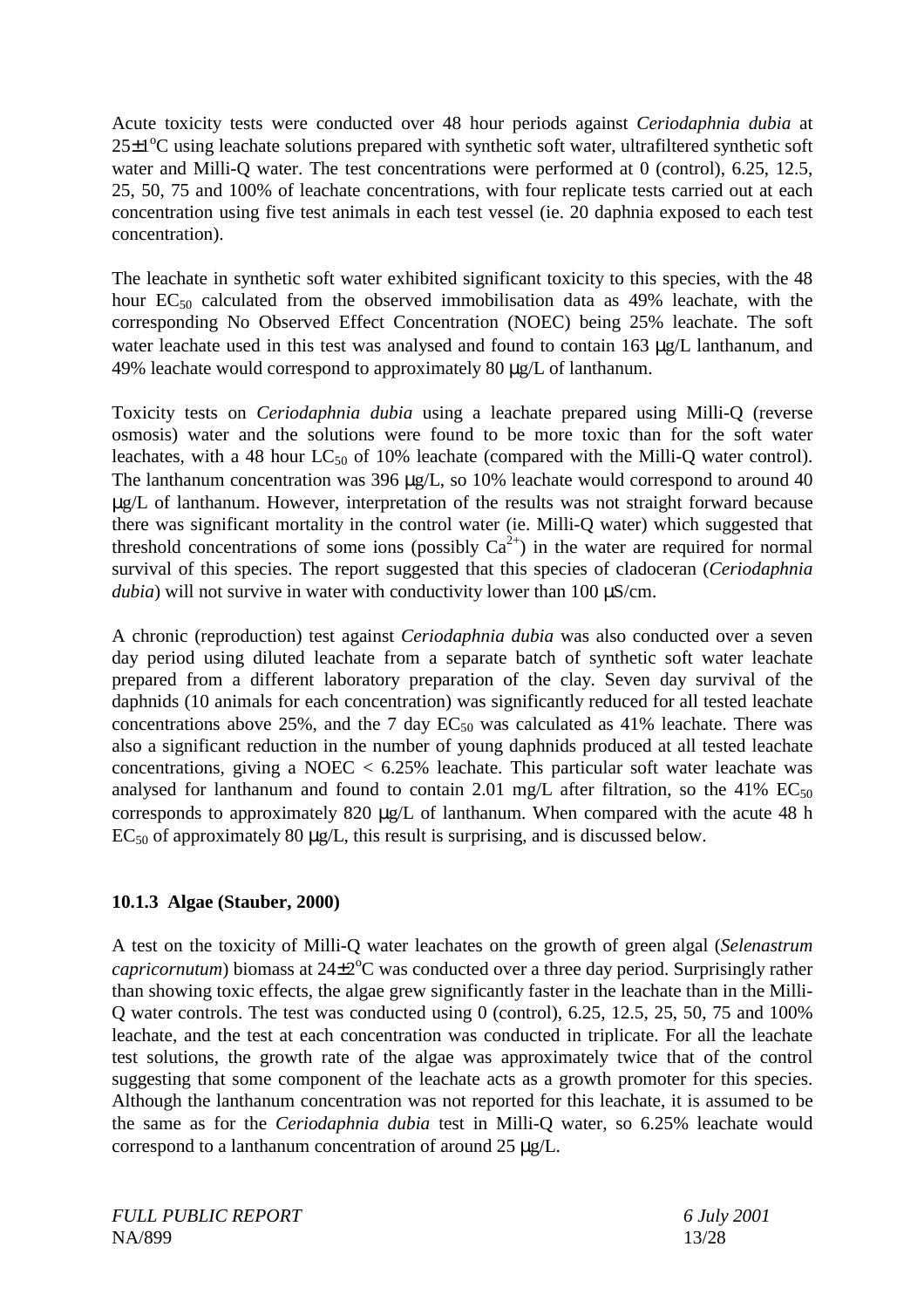### **10.1.4 Discussion**

It is reasonable to assume that any toxic properties of the leachate solutions are most likely associated with leached lanthanum. The toxic properties of the leachate solutions derived from the new lanthanum modified clay are unusual in that –

a) fish are apparently not affected, or only slightly affected (lanthanum concentration around 127 µg/L),

b) *Ceriodaphnia dubia* are extremely sensitive to acute exposure, and the 48 hour  $EC_{50}$  in synthetic soft water was determined as 49% of the leachate concentration which corresponded to a lanthanum concentration of around 80 µg/L. However, in a chronic (seven day) survival and reproduction test, the  $EC_{50}$  was determined as 41% of leachate concentration which in this case corresponded to a lanthanum concentration of around 820 µg/L. These results appear contradictory since it is usual for chronic end points to be lower than acute ones. In the present case it must be assumed that differences in the composition (eg hardness,  $HCO<sub>3</sub>$ ) concentration) of the water used in preparing the leachates in the two test types was responsible for the seven day reproduction  $EC_{50}$  being significantly higher than the acute 48 hour EC<sub>50</sub>. Unfortunately no comprehensive analyses of water chemistry were provided to substantiate this possibility.

c) Green algal growth is apparently promoted in the leachate, and the test results suggest that lanthanum concentrations as low as 6.25% of the leachate concentration (lanthanum approximately 7 µg/L) stimulate growth of *Selenastrum capricornutum*.

The *Ceriodaphnia dubia* results are in general accord with those of an independent Australian study on the acute and chronic toxicity of lanthanum chloride to *Daphnia carinata* (Barry and Meehan, 2000), with these workers finding an acute 48 hour  $LC_{50}$  of 43  $\mu g/L$  in soft water (hardness equivalent to  $22 \text{ mg/L}$  as  $CaCO<sub>3</sub>$ ). However, the toxicity was reduced in harder water and the LC<sub>50</sub> in ASTM water (hardness = 160 mg/L as CaCO<sub>3</sub>) was 1180 µg/L. However, Barry and Meehan (2000) reported chronic effects (7 day) at concentrations  $> 40$ µg/L in both the soft water and ASTM water. It is important to note that the tests of Barry and Meehan (2000) did not occur in the presence of humic substances which are likely to ameliorate the effects of free lanthanum in solution.

In respect of promotion of algal growth, it is of interest that agricultural applications of rare earth salts in China have been reported to significantly increase crop production (eg. Tribe et al., 1990).

It should also be pointed out that the amount of free lanthanum released from the clay in these leachate tests is only a very small fraction of the total lanthanum contained in the clay. For example, the Milli-Q water leachate contained a concentration of lanthanum which is estimated to correspond to a loss of less than 0.02% of the total lanthanum contained in the clay.

The notifiers provided a hazard quotient  $(Q =$  estimated environmental concentration/effect concentration of most sensitive species) of  $< 0.004$ . However, assuming that the clay is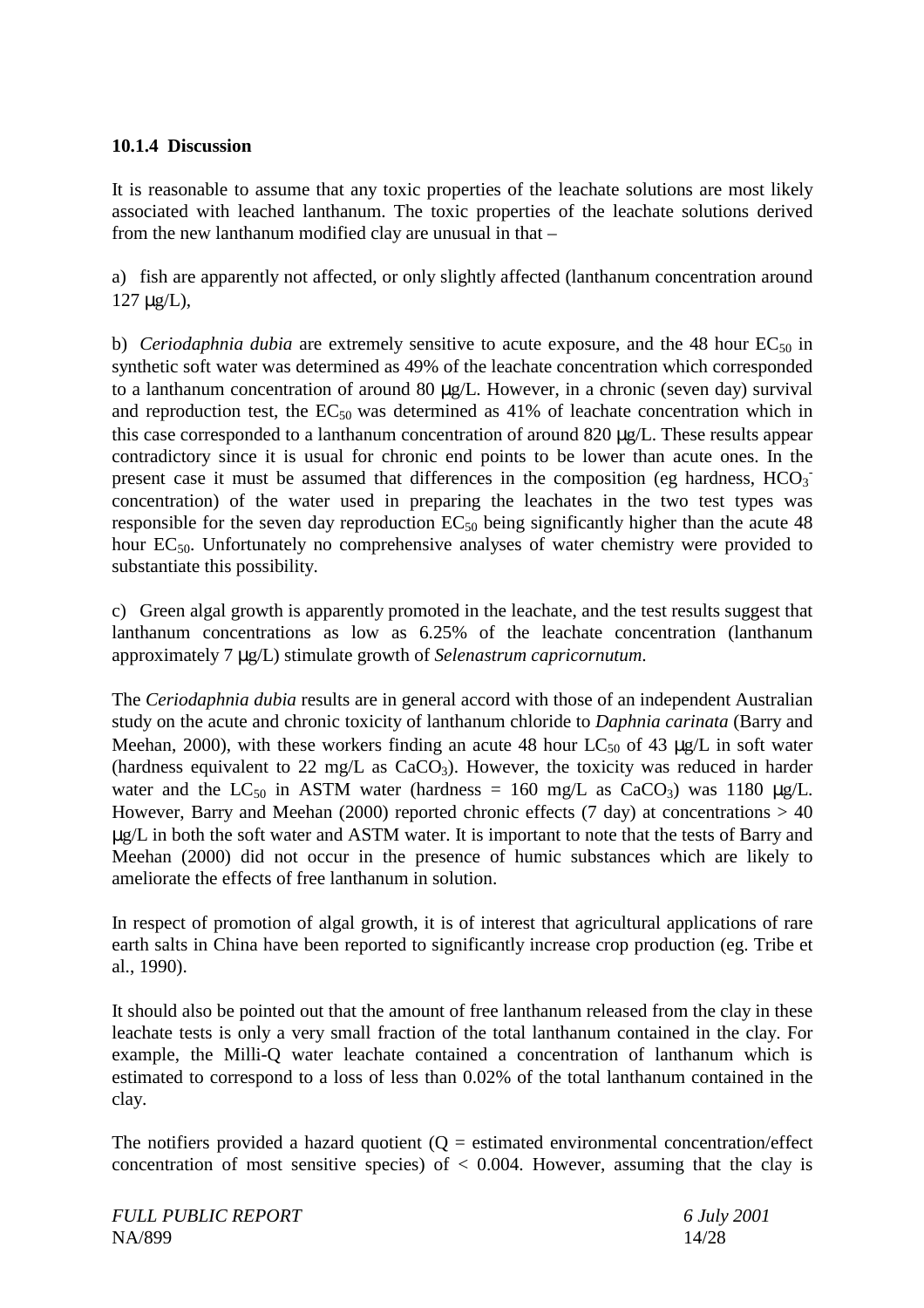applied at a typical application rate to one hectare of water of depth 1 metre and assuming the highest leaching rates encountered in the laboratory tests, then the derived PEC in the water is estimated as around 20  $\mu$ g/L. Using the *Ceriodaphnia dubia* EC<sub>50</sub> of 80  $\mu$ g/L, this provides a hazard quotient of 0.25. This scenario is considered to be a very much worst case one, and as indicated previously improved production techniques are expected to eliminate or significantly reduce the amount of free lanthanum leached from the clay and this will lead to a concomitant increase in the safety factor. In addition it is likely that the free ion concentration of La in a waterbody will be further reduced due to precipitation with dissolved phosphate, adsorption to particles and/or complexation with humic substances, thus further decreasing the hazard quotient.

### **10.2 Tests in "treated" Canning River Water**

### **10.2.1 Fish (Stauber and Binet, 2000)**

The sub-acute toxicity test on fish was performed over a 96 hour period in 76 samples (40 from Phoslock<sup>TM</sup> treated sites, and 36 from control sites) of the Canning River water taken from a number of sites after the second field application of the clay in April 2000. Samples were collected prior to clay application, on the day of application and on days 1, 3 and 7 after application. Four replicate tests were conducted for each sample, using 5 juvenile eastern rainbow fish for each test (ie. 20 fish used in each test). No renewal of test media was performed, although gentle air sparging ensured that the dissolved oxygen levels were always  $> 60\%$  of O<sub>2</sub> saturation.

No significant imbalance of the fish was observed in most of the test samples over the 96 hour test period, although up to 15% of the fish (ie. 3 of 20) showed some effects after 96 hours. These data indicate that the clay treatment of the river did not contaminate the water with residues at levels sufficient to produce acute toxic effects in this species. Unfortunately, although pH, dissolved oxygen and temperature were monitored throughout the tests, the level of dissolved lanthanum in the samples was not reported.

In a supplementary lanthanum bio-assay test conducted with solutions of lanthanum chloride made up in water at lanthanum concentrations between (nominally) 750 µg/L and 48 mg/L, 100% mortality of eastern rainbow fish was found for all nominal lanthanum concentrations, indicating a 96 hour LC<sub>50</sub> significantly less than the nominal 750  $\mu$ g/L (measured as 600  $\mu$ g/L) (see Section 10.3.1).

Consequently, all that can be concluded from these results is that the samples collected from the Canning River sites treated with the new clay contained available lanthanum at significantly less than the nominal 750  $\mu$ g/L (600  $\mu$ g/L measured). The report mentioned that it was not possible to perform tests at lower concentrations due to the shortage of rainbow fish.

### **10.2.2 Aquatic Invertebrates – Cladoceran (Stauber and Binet, 2000)**

*Acute tests*

*FULL PUBLIC REPORT 6 July 2001* NA/899 15/28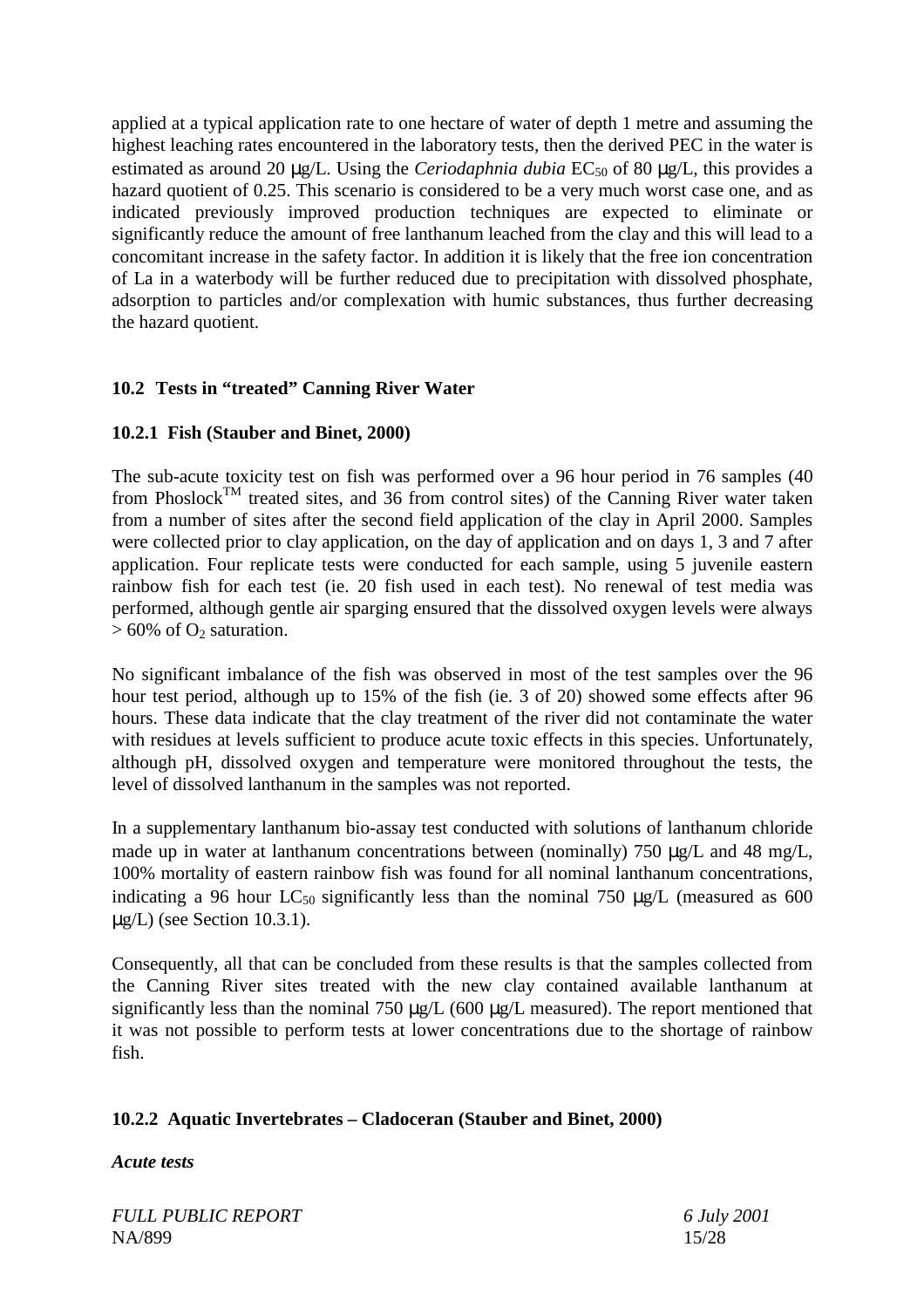Samples of the river water were taken from four sites before and after (on the first day, and then 1, 2, 3 and 4 weeks after application) the first application of the modified clay (January 2000), and these samples were used in laboratory toxicity (immobilisation) tests conducted against *Ceriodaphnia*. Some acute toxicity was observed in all samples collected on the first day after application (up to 29% compared with controls), although the water samples taken one week and later after clay application did not exhibit toxicity. Although a detailed breakdown of lanthanum concentrations in the samples was not provided in the report, for the first day samples which exhibited some toxicity, a rough correlation was apparently established between the lanthanum concentration and degree of immobilisation. It was remarked that – with two exceptions – only those water samples with total lanthanum concentrations in excess of the 2.6 mg/L NOEC established in the bio-assay calibration tests (see further below) were toxic.

The tests were repeated after the second application of clay in April 2000 with water samples taken on the day of application and 1, 3 and/or 7 days after application. This trial was conducted with lanthanum exchanged clay which had been treated to remove most of the available "free" metal. No toxic effects were observed in any of these samples, but it was remarked that the lanthanum concentrations in the water never exceeded 1.7 mg/L which was less than the above NOEC of 2.6 mg/L.

#### *Chronic tests*

In the first field trial (January 2000), chronic toxicity tests of the river water (post clay application) to *Ceriodaphnia* were apparently conducted only with the samples collected the first day after application. The tests were conducted over 7 days and all water samples were toxic, giving reduced survival and reproduction rates compared with the controls. In some cases the number of young produced was  $\lt 1$  per female.

In the second trial (April, 2000) river water was collected on the day of application and 1, 3 and/or 7 days after application. No chronic toxicity to *Ceriodaphnia* was observed. The mean number of young produced per female was between 81 and 149% of the controls, despite the lanthanum concentration in some of the water samples exceeding the 0.09 mg/L LOEC established in the bio-assay calibration tests (Section 10.3).

### **10.2.3 Algae (Stauber and Binet, 2000)**

Samples of the river water were taken from a number of sites on the first day, and 1, 2, 3 and 4 weeks after the first clay application in January 2000, and used in laboratory algal growth tests. Although the lanthanum concentrations in the samples were not provided in the report these were apparently measured and on the first day after application lanthanum concentrations as high as 3 mg/L were recorded in water from some of the sampling sites. However, mostly the water showed no inhibitory effect on algal growth even when lanthanum concentrations exceeded the LOEC of 0.13 mg/L (Section 10.3). In only one case (water taken from site designated P3) was significant toxicity observed in bottom and surface water samples taken on the first day after application and measured lanthanum concentrations were very high at 11-15 mg/L. However, it was mentioned in the report that the growth inhibition may have been caused by the removal of bio-available phosphorus rather than reflecting the true toxicity of the lanthanum. This possibility is discussed in Section 10.3.3.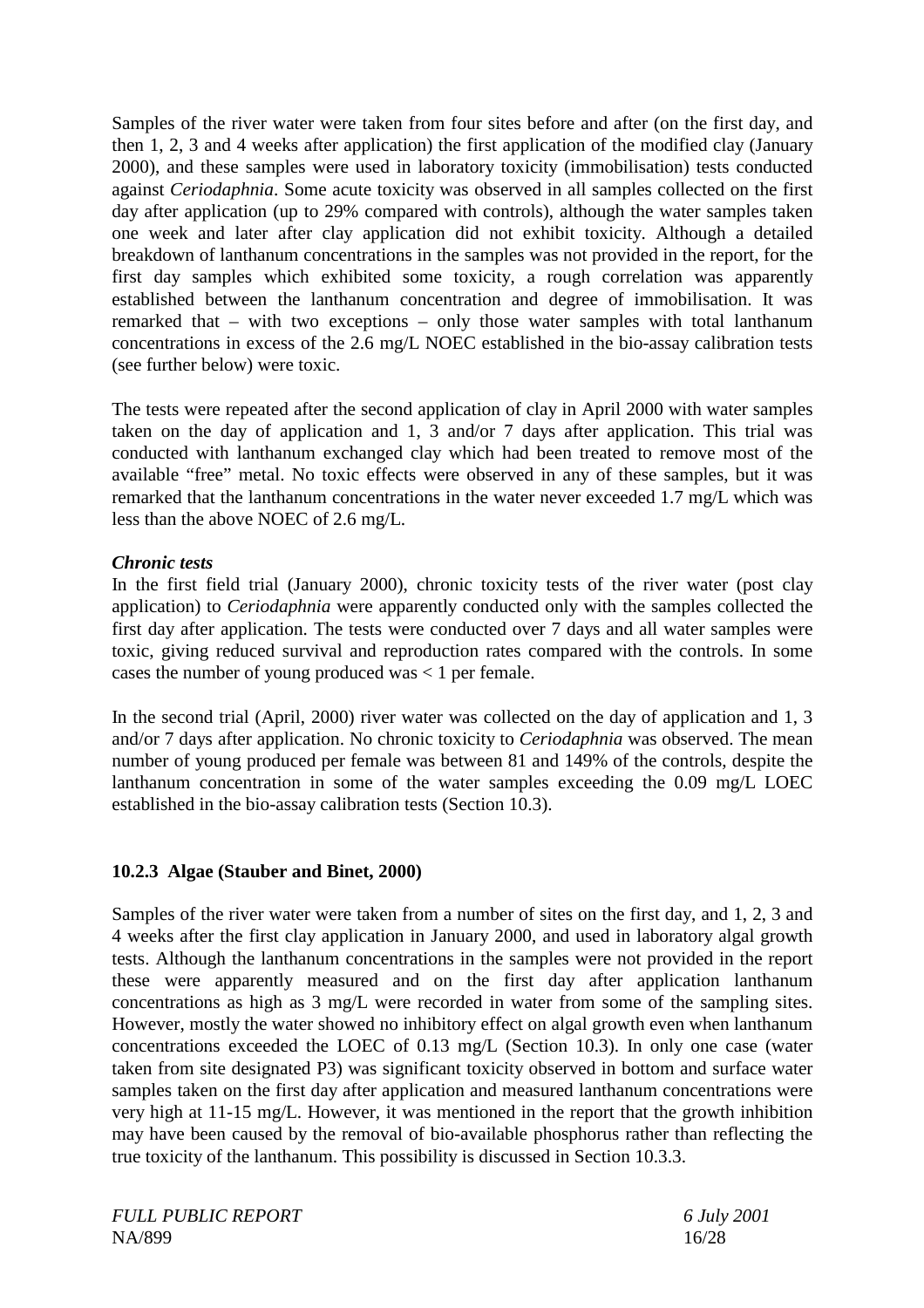A similar series of tests was conducted after the second application of clay in April 2000, with water samples being taken on the day of application then 1, 3 and/or 7 days after application. Again, no toxic effects were observed, but stimulation of algal growth was between 65 and 450% of controls.

### **10.2.4 Discussion**

Most tests showed that toxic effects to *Ceriodaphnia* were observed in water samples taken on the first day after the first application of the modified clay to the river. Lesser toxic effects were observed for green algae, but in all cases the toxicity was attributed to free lanthanum liberated from the modified clay. In water samples taken one week and more after clay application, toxic effects were absent.

In the second application the clay had been treated to mitigate release of residual free lanthanum, and the available information indicates that this treatment did reduce release of lanthanum, although concentrations as high as 1.7 mg/L were measured in some samples.

Nevertheless, no toxic effects were observed in fish, *Ceriodaphnia* or algae, despite the measured total lanthanum concentrations sometimes exceeding the NOEC for the test species. This is attributed to mitigation of lanthanum toxicity through the prior removal of residual free (leachable) lanthanum during the manufacturing process.

#### **10.3 Bio-Assay Calibration Tests**

These tests were conducted in the laboratory in order to establish toxic levels of lanthanum in synthetic soft water (prepared as indicated in the previously described leachate tests) to representative fresh water species of fish, invertebrates and green algae.

| Test/test media                         | <b>Species</b>               | <b>End Point</b>                                | $EC_{50}$ **<br>(mg/L) | <b>LOEC</b><br>(mg/L) | <b>NOEC</b><br>(mg/L) |
|-----------------------------------------|------------------------------|-------------------------------------------------|------------------------|-----------------------|-----------------------|
| Fish/not specified                      | Melanotaenia<br>duboulayi    | 96 h (Immobilisation <sup>*</sup> )             | < 0.6                  | < 0.6                 | < 0.6                 |
| Invertebrates/<br>artificial soft water | Ceriodaphnia<br>dubia        | 48 h (Immobilisation)<br>7 day (Immobilisation) | 0.51                   |                       | 2.6                   |
|                                         |                              | 7 day (Reproduction)                            | 0.43                   | 0.09                  | 0.05                  |
| Algae/<br>algal test media              | Selenastrum<br>capricornutum | 72 h (Growth inhibition)                        | 0.45                   | 0.13                  | < 0.13                |

#### **Laboratory Bio-assay Results**

∗ It was not clear from the report whether this end point was immobilisation (imbalance) or true fish mortality.

∗∗ In all tests apart from those on fish these end point lanthanum concentrations refer to total La, which includes both truly dissolved lanthanum and particulate lanthanum. Analytical data tabulated in the report strongly suggested that much of the lanthanum was present in the test media as fine particles.

#### **10.3.1 Fish**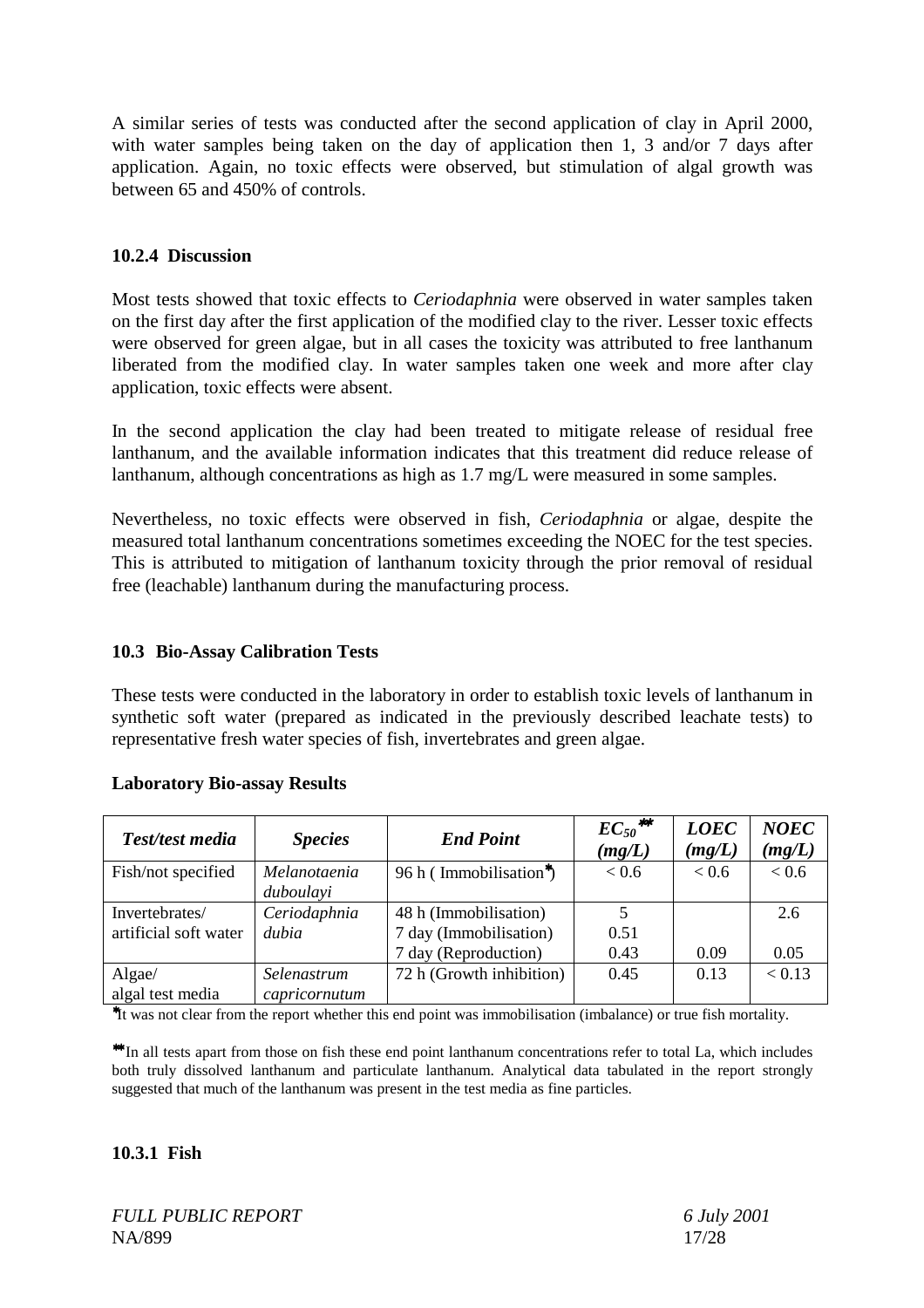In the tests on rainbow fish (Lim, 2000), it appears that solutions of lanthanum chloride were prepared containing lanthanum at nominal concentrations between 0.75 and 48 mg/L. Five juvenile Eastern rainbow fish were placed in vessels containing 500 mL of each solution and the behaviour noted over a 96 hour period. Test media were not renewed, and over the 96 hour test period the temperature, pH and dissolved oxygen levels were 23.4-24.5°C, 6.5-8.1 and 85-106% saturation, respectively while water conductivity was reported between 997 and 1064 S/cm.

No detailed description of test results was provided, but it appears that all fish were immobilised (or dead) at all test concentrations after the 96 hour test period, indicating that the 96 hour  $LC_{50}$  of lanthanum for this species was less than the (nominal) 0.75 mg/L. The report did not specify whether the water used to prepare the solutions was deionised (reverse osmosis) or a synthetic water made up for the test. No detailed analysis of the water was provided, except the measured lanthanum concentration in the nominally 0.75 mg/L solution was given as 0.6 mg/L.

It is not possible to reach any definite conclusions from these data except that, with an  $LC_{50}$  < 0.6 mg/L, lanthanum is at least highly toxic to this fish species in this water (Mensink *et al*, 1995).

#### **10.3.2 Ceriodaphnia dubia**

The tests on *Ceriodaphnia dubia* (Stauber and Binet, 2000) were conducted over a 48 hour period in artificial soft water (48 mg/L NaHCO<sub>3</sub>, 30 mg/L CaSO<sub>4</sub>.2H<sub>2</sub>O, 30 mg/L MgSO<sub>4</sub> and 2 mg/L KCl; hardness equivalent to 40-48 mg/L CaCO<sub>3</sub>; alkalinity equivalent to 30-35 mg/L  $CaCO<sub>3</sub>$ ) using six nominal lanthanum concentrations between 0 (control) and 23 mg/L. Four replicates vessels at each test concentration were employed, with each vessel initially containing 5 daphnia. After 48 hours exposure to a (nominally) 2.6 mg/L solution of lanthanum, 28% of the daphnia were immobile, increasing to 44% at (nominally) 7.6 mg/L and 94% at 23 mg/L. Probit analysis provided a nominal  $EC_{50}$  of 5 mg/L lanthanum and a corresponding NOEC of 2.6 mg/L. However, precipitation of the lanthanum was apparent and after 48 hours, the measured values of total lanthanum in the solutions were always close to the nominal concentrations, however those in filtered samples (filter pore size not specified) were usually  $< 10 \mu g/L$ . This indicates that although most of the lanthanum in the test media was present associated with fine particles, the lanthanum appears to be assimilable to the animals in this form and produces toxic effects. Alternatively, the observed toxicity may be due to physical effects, eg irritation of sensitive animal organs by fine particles of insoluble lanthanum salts.

A chronic reproduction test on this species was conducted over a 7 day period using solutions of lanthanum (measured on day one of the test) between 0 (control) and 0.62 mg/L. The lanthanum solutions were found to significantly inhibit reproduction relative to the controls, with 16.5 young produced from each original female daphnid after 7 days for the control, compared to 11.6 young per individual at 0.34 mg/L and 2.4 young at 0.62 mg/L. The 7 day  $EC_{50}$  for reproduction was determined as 0.43 mg/L with the corresponding 7 day NOEC was 0.05 mg/L. These concentrations are based on the measured lanthanum concentrations (total lanthanum) determined on day 1 of the test, and as with the acute data above, it is likely that much of the lanthanum was present in association with fine particles.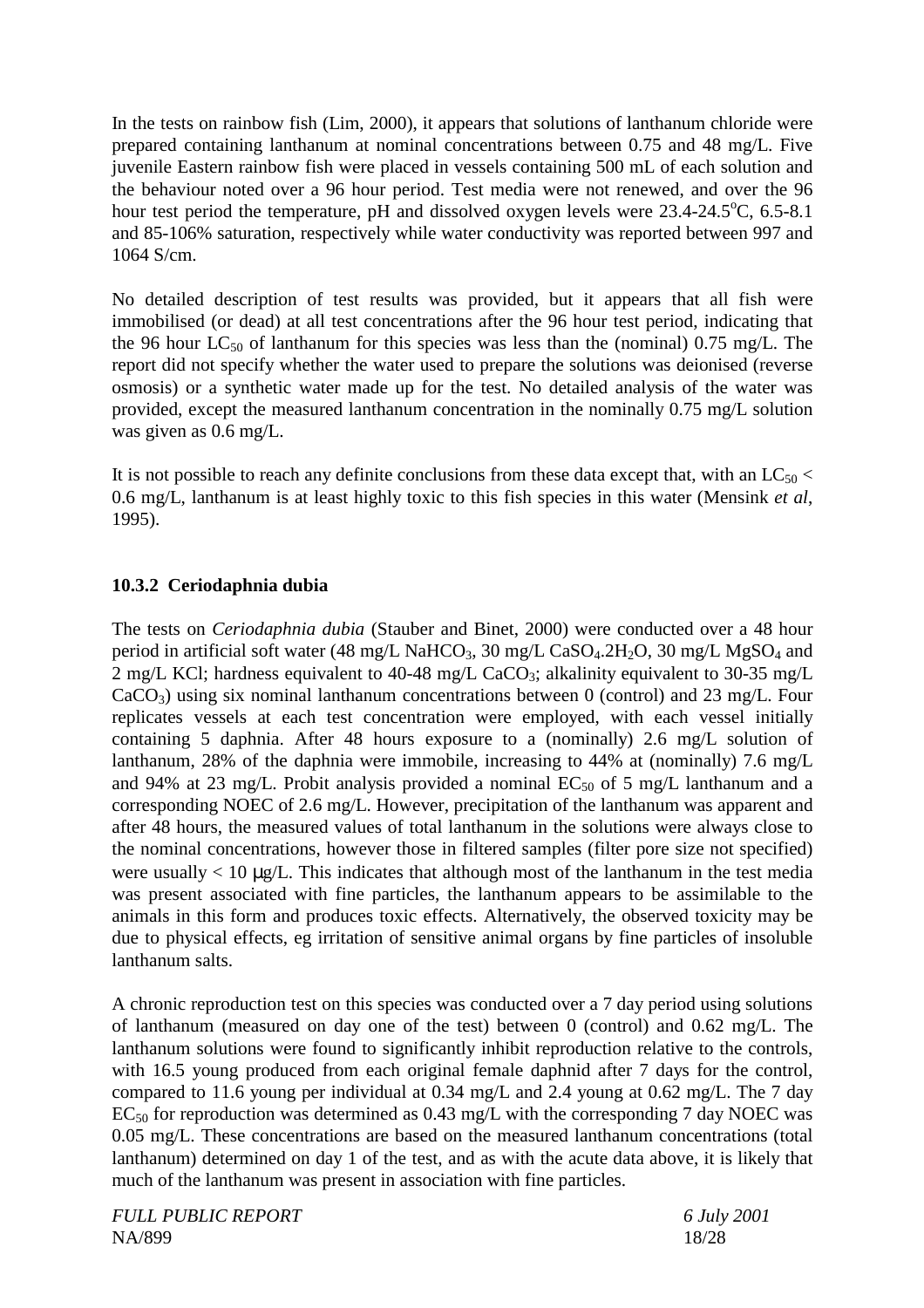### **10.3.3 Algae**

A test for lanthanum inhibition of green algal growth (Stauber and Binet, 2000) was conducted over a 72 hour period, using *Selenastrum capricornutum* and seven nominal lanthanum concentrations between 0 (control) and 8.1 mg/L in algal test medium. The tests will not be described in detail, but the solutions inhibited algal growth with an apparent 72 hour EbC50 for lanthanum calculated from the growth data as 0.45 mg/L. However, this result must be treated with caution because, as with the *Ceriodaphnia dubia* tests, precipitation of lanthanum took place over the test period. The algal test medium contained  $0.57 \text{ mg/L}$  PO<sub>4</sub> (which is required as a nutrient for algal growth), and there is a strong possibility that the observed toxicity may be an indirect effect associated with removal of available  $PO_4$  from the growth medium through precipitation as  $LaPO_4$ .

#### **10.3.4 Discussion**

It is clear from the above that interpretation of toxicity data for lanthanum to aquatic species is difficult, and the results appear to be strongly dependent on the chemical composition of the water or test media used. In particular, under the pH regimes used in toxicity tests (typically 7-8), lanthanum phosphate and other salts are highly insoluble so interpretation of toxicity data can be confounded through at least two effects –

a) Uncertainty in true lanthanum toxicity due to its removal through association with particulate material, and

b) The possibility of "growth inhibition" caused through removal of nutrients such as  $PO<sub>4</sub>$ from the water through interaction with lanthanum.

In the present series of tests it is not possible to make any definite statement in regard to fish toxicity since the quality of the water was not specified. The 96 hour  $LC_{50}$  of  $< 0.6$  mg/L found in the present tests indicates that lanthanum may be at least highly toxic to fish in some water.

In *Ceriodaphnia dubia*, the acute 48 hour  $LC_{50}$  of 5 mg/L and chronic 7 day  $EC_{50}$  of 0.43 mg/L indicate toxicity. However, removal of dissolved lanthanum through precipitation was noted and quantified and it is unclear whether the observed toxicity was due to assimilation of dissolved lanthanum or particulate lanthanum. In respect of this, the results of Barry and Meehan (1997) show that the 48 hour  $LC_{50}$  of dissolved lanthanum to some daphnia species may be as low as 43 µg/L in soft water.

The green algal test results were confounded by probable removal of  $PO<sub>4</sub>$  from the test media by La<sup>3+</sup>. Although toxic effects were observed, with an apparent 72 hour EbC<sub>50</sub> for lanthanum of 0.45 mg/L, it is possible that this was an indirect effect caused through the un-availability of phosphorus to the algae.

# **10.4 CONCLUSIONS FROM ACUTE AND CHRONIC ECOTOXICITY RESULTS**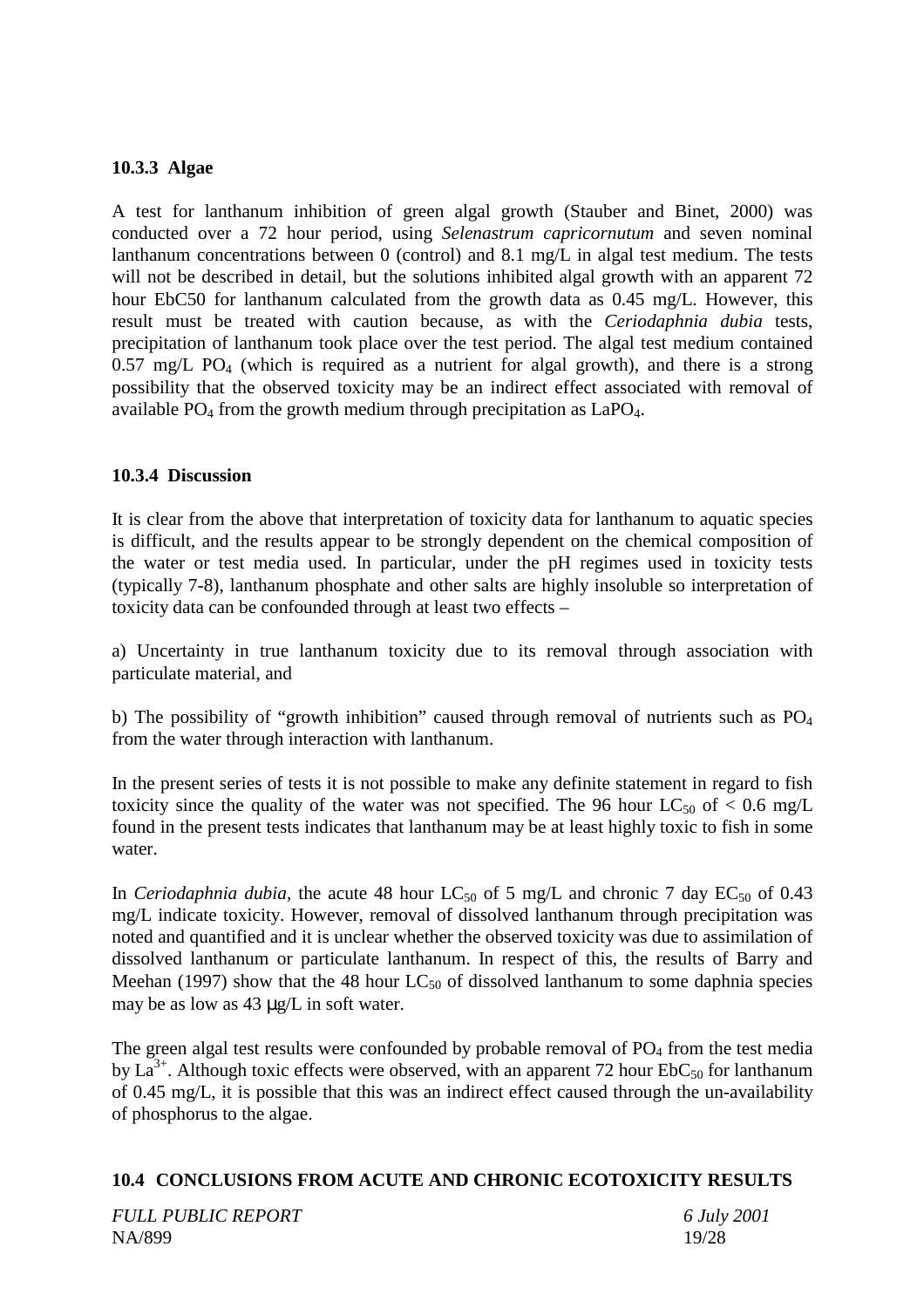There seems little doubt that dissolved lanthanum has at least high acute and chronic toxicity to fresh water fish and to various species of daphnia in soft water, although water quality parameters appear to have a very large effect on the toxicity. In sufficiently hard water free lanthanum may be precipitated reducing lanthanum availability to aquatic species and mitigating toxicity.

Similarly, the lanthanum ion is expected to have high affinity for the negatively charged humic material present in most natural waters. This mechanism will also remove lanthanum from the water column.

In the toxicity data available from Canning River water treated with the modified clay, no toxic effects were observed, although total lanthanum concentrations were occasionally higher than the NOEC values determined in soft water. The data presently available indicates that the amount of free lanthanum likely to be released from the clay after it has been applied to water bodies is very dependent on the chemical procedures used during clay preparation, and improved preparation procedures can give the clay little tendency for lanthanum release.

### **10.5 FIELD MONITORING DATA**

The notifiers provided a number of reports concerned with the effects of the clay application on water chemistry, sediment and water microbial activity and the populations of aquatic biota.

### **10.5.1 Water chemistry**

After the first field trial (January, 2000) a number of important water chemistry parameters were monitored over 140 days in the Phoslock<sup>TM</sup> treated portion of the river and compared with the control section (Douglas and Adeney, 2000). Parameters measured included total phosphorus, filterable reactive phosphorus, ammonia, NOx, silica and dissolved organic carbon (DOC). Unfortunately a period of un-seasonal rainfall 15 days after commencement of the trial caused a flood event which disturbed the system and caused dramatic changes in the water chemistry which were not associated with the Phoslock<sup>TM</sup> treatment. Nevertheless, it was possible to extract useful information from the data, and the only significant differences in the water chemistry resulting from application of the Phoslock<sup>TM</sup> were in total phosphorus and filterable reactive phosphorous. This is as expected, with the Phoslock<sup>TM</sup> treated water having statistically less total and filterable reactive phosphorus than the control. In particular, the phosphorus in the sediment pore water was significantly reduced in the Phoslock<sup>TM</sup> treated region.

### **10.5.2 Microbial Status of Sediments**

The effect of lanthanum modified clay on the microbial biomass of Swan River sediments was investigated using in-situ mesocosms (Franzmann et al., 2000). Six mesocosms were placed in the Swan River. Three were treated with the modified clay and three were used as controls. After seven days, core samples were taken from each mesocosm and 2 cm sections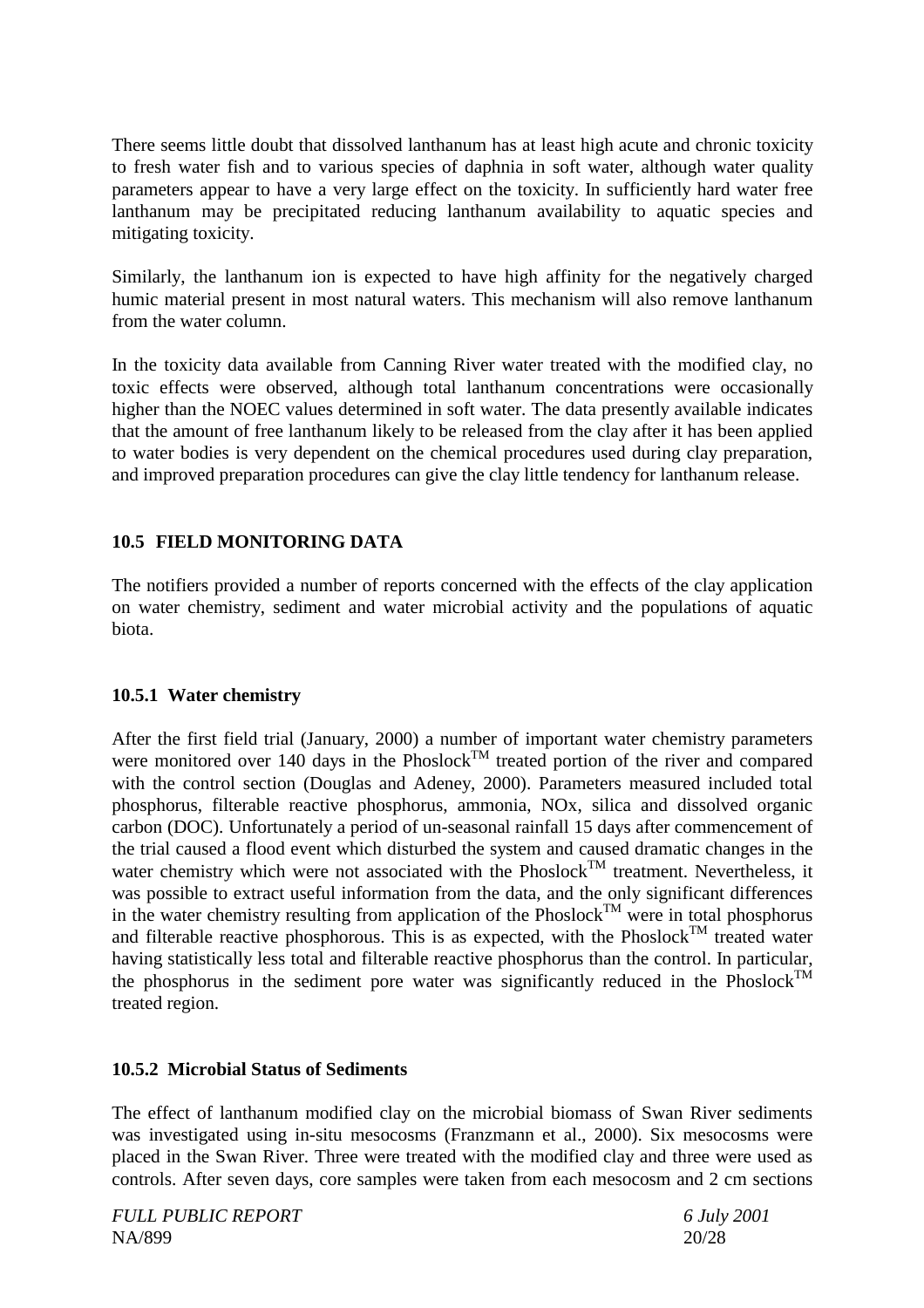were analysed for bacterial biomass using total phospholipid composition and conventional techniques based on culturing and counting. It is not appropriate to describe the methodology and techniques in detail, but analysis of the data indicated that the application of the modified clay to the sediments had little effect on the community composition of the sediment microbiota, and no apparent effect on the numbers of nitrate reducing and denitrifying bacteria.

In a second study, the effect of Phoslock<sup>TM</sup> application on the function of nitrifying and denitrifying bacteria in the sediments and water column after clay application was investigated (Hancock et al., 2000). No effects on the total heterotrophic count of bacteria in either the water column or the underlying sediment were observed as a consequence of Phoslock<sup>TM</sup> application (January 2000) to one area of the Canning River<sup>1</sup>. While analytical difficulties prevented determination of the rate of nitrification (of ammonia) in the water, results from the one test site examined indicated that the clay application had no effect on denitrification (conversion of NOx to  $N_2$ ).

# **10.5.3 Aquatic Biota Populations**

During the first field trial (January, 2000), the aquatic biota in the Canning River was monitored both before and after clay application to ascertain whether application of the material had any deleterious effects on the populations of periphyton, zooplankton, macrobenthos, fish, crayfish, turtles and birds (Storey and Rippingale, 2000). Biota were sampled from the deep areas of the river three times prior to and three times after clay application, and both treated and control sections of the river were monitored. Unfortunately, as indicated earlier, the trial was punctuated by an unseasonal flood event which disturbed the system and caused changes in the populations studied. Although both the treated and control sections of the river were equally disturbed, this event introduced some uncertainty in interpretation of the data.

This report was comprehensive and contains background information on the various species surveyed, and it is not appropriate to fully summarise the report here. However, with the exception of statistically reduced abundance of Swan River blue spot gobies (bottom dwelling  $fish - Pseudogobius$  *alorum*) in the Phoslock<sup>TM</sup> treated area and some abandonment of nests by water birds which had been over-sprayed with the clay slurry, the overall conclusion was that no significant treatment-related effects on biota populations were observed. The authors indicated that further study on the reaction of gobies to the clay may be warranted, and also suggested that prior construction of refuges for these benthic fish may mitigate the effects of the clay on this species. Also, the effects of the clay application on water bird nesting habits could be avoided through more careful application of the slurry.

In their conclusion, the authors were careful to point out that "the absence of significant changes (to most of the biota surveyed) cannot be taken as conclusive evidence of no effect on the biota that were monitored." The survey was of short duration (time not reported) and the possibility of longer term effects on the river biota cannot be eliminated. However, it should also be noted that the Phoslock<sup>TM</sup> clay used in the first field trial (after which the biota

 $1$  This region of the river was also artificially enriched in oxygen by blowing air through perforated pipes laid in the river.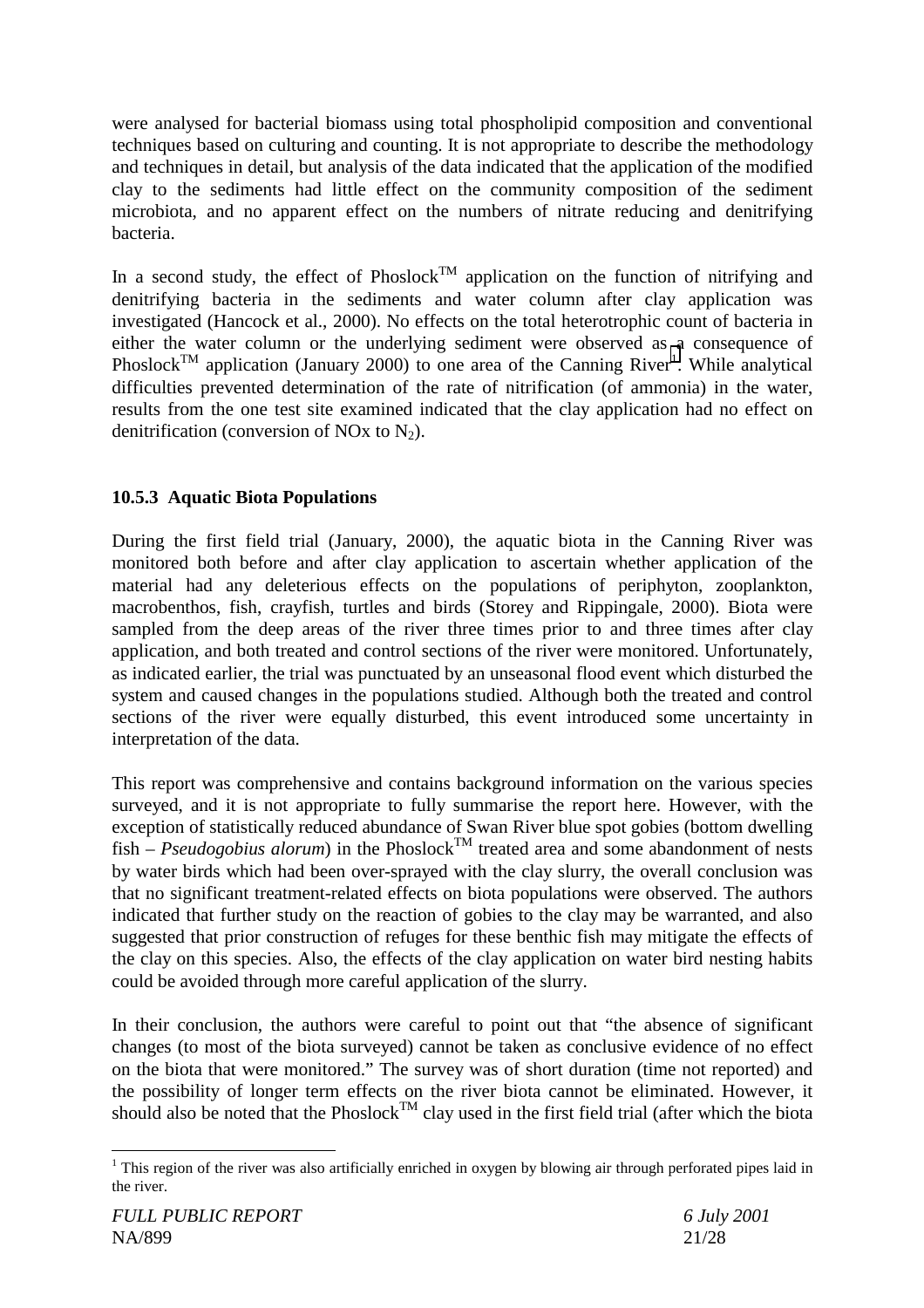monitoring study was conducted) was prepared in the simplest manner without the benefit of more recently developed processing designed to reduce leaching of lanthanum. Consequently, this study is perhaps a "worst case scenario" in respect of clay quality, and the minimal effects observed on aquatic biota, with the exception of gobies, is encouraging.

### **11. ASSESSMENT OF ENVIRONMENTAL HAZARD**

The new clay is intended to treat water bodies susceptible to algal blooms. Available data indicates that it is effective when properly applied to susceptible water bodies. However, there is a possible hazard connected with release of free lanthanum to the water, although the propensity with which this occurs is apparently dependent on the method of manufacture of the modified clay.

Dissolved lanthanum is very toxic to species of daphnia in both acute and chronic tests. It may also be toxic to other species, although no definitive tests results with these organisms were available for this assessment. However, the field monitoring data available from one short trial in the Canning River has shown no adverse effects on aquatic biota except for an apparent avoidance of areas covered by the clay by gobies (bottom dwelling fish), although it is not certain this effect is directly attributable to application of the clay. Some water birds living and nesting in the riparian verges of the river were disturbed through activities associated with clay application. This will need to be prevented by more careful application techniques. Nevertheless, more extensive field monitoring of the indigenous biota at clay application locations would have been preferred. It is understood additional data will be acquired during future field trials.

The available data on microbial populations and metabolism indicates that application of the clay to river sediments has no effect on the bacterial population or function.

Release of the new clay could be as high as 5,000 tonnes per annum, which would be associated with a significant quantity of lanthanum. However, the majority of this is incorporated and strongly bound into the matrix of the clay particles, and is unlikely to be released to the water column. Significant release of free lanthanum from the clay and associated toxicity appears to occur for one or two days after application and may have resulted from excess lanthanum in the preparation. The notifier indicated that a modified production process may reduce the amount of free lanthanum released and hence any consequent toxicity. Test data to date support this, but further confirmation is needed.

As a worst case scenario, assuming that the clay is applied at a typical application rate to one hectare of water of depth 1 metre and assuming the highest leaching rates encountered in the laboratory tests, then the derived PEC in the water is estimated as around 20  $\mu$ g/L. The *Ceriodaphnia dubia*  $EC_{50}$  of 80  $\mu g/L$  derived from the leachate toxicity tests in soft water provides a hazard quotient of 0.25. This is not a large safety margin, but it is important to note that the leaching rate from the clay of 0.02% was based on data derived from preliminary clay production runs, and since production techniques have reportedly been improved, the above PEC may overestimate environmental lanthanum concentrations encountered during representative field trials. Also, the new clay has been designed as a treatment for polluted water likely to contain significant quantities of humic material. The presence of humic material is very likely have a significant mitigating effect on toxicity by forming complexes

*FULL PUBLIC REPORT 6 July 2001* NA/899 22/28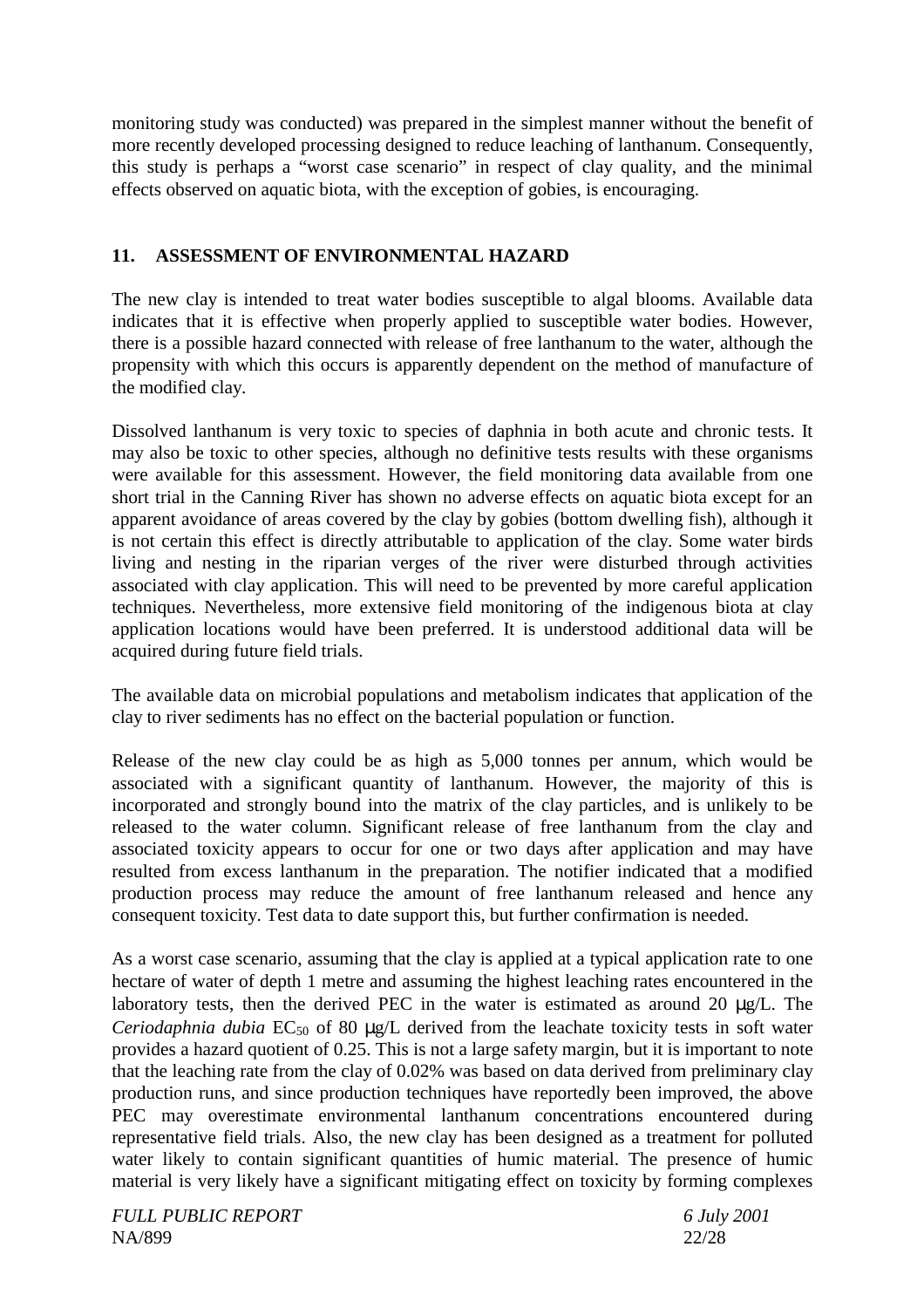with lanthanum and lowering the effective PEC of free lanthanum in the water column. There is also mitigation of lanthanum toxicity in hard water.

Once the lanthanum in the clay has become associated with phosphate in the clay matrix it is unlikely to be mobile. The clay is not subject to biodegradation and will persist and become incorporated into aquatic sediments. Some redistribution of the clay in rivers and streams is likely following flood events which disturb and mobilise benthic sediments.

### **12. ASSESSMENT OF PUBLIC AND OCCUPATIONAL HEALTH AND SAFETY EFFECTS**

No toxicological data were provided for the notified chemical. Based on data for the two ingredients, lanthanum modified clay is expected to have very low acute oral toxicity in humans. The MSDS states that Phoslock<sup>TM</sup> is not expected to be a skin irritant but it may cause mild transient physical eye irritation. Inhalation exposure to dusts of dried bentonite clay or dried Phoslock<sup>TM</sup> may cause chronic lung disease such as bronchial asthma. Rare earths may also contribute to the risk of pneumoconiosis and chronic pulmonary reactions. In addition, respiratory illness such as silicosis may result after chronic inhalation since bentonite contains crystalline silica. Based on the available information, Phoslock<sup>TM</sup> is unlikely to be classified as a hazardous substance according to NOHSC *Approved Criteria for Classifying Hazardous Substances* (NOHSC, 1999b).

### *Occupational health and safety*

At the manufacture site, workers may experience inhalation and dermal exposure when handling dried bentonite clay and lanthanum chloride powder. Since Phoslock<sup>TM</sup> is formulated as a water slurry, skin would be the main route of occupational exposure. The mixing tank is filled with water and fitted with an agitation paddle to enhance mixing and reduce dust. Other engineering controls include adequate ventilation and local exhaust at the manufacturing site. Workers at the manufacturing site wear facemasks, eye protection, gloves and long sleeved and long trousered work clothing. These engineering control measures and personal protective equipment will minimise the occupational health risk.

Laboratory workers will handle small samples containing the notified chemical for a short time period. Given the laboratory equipment and personal protective equipment used, the health risk is considered low.

For transport and storage workers, exposure to the notified chemical can only occur in the event of a breach in sealed tankers. The health risk for these workers is low.

Field workers will spray Phoslock<sup>TM</sup> over water. The main route of exposure for field workers is dermal. Inhalation of aerosols is possible. The MSDS states that protective equipment including eyewear, gloves, work clothing and facemask should be used.

The notifiers indicated that there could be several additional formulations of the notified chemical. No details of these formulations and occupational exposure data have been provided, and the occupational health risk in manufacturing and using these products is not determined.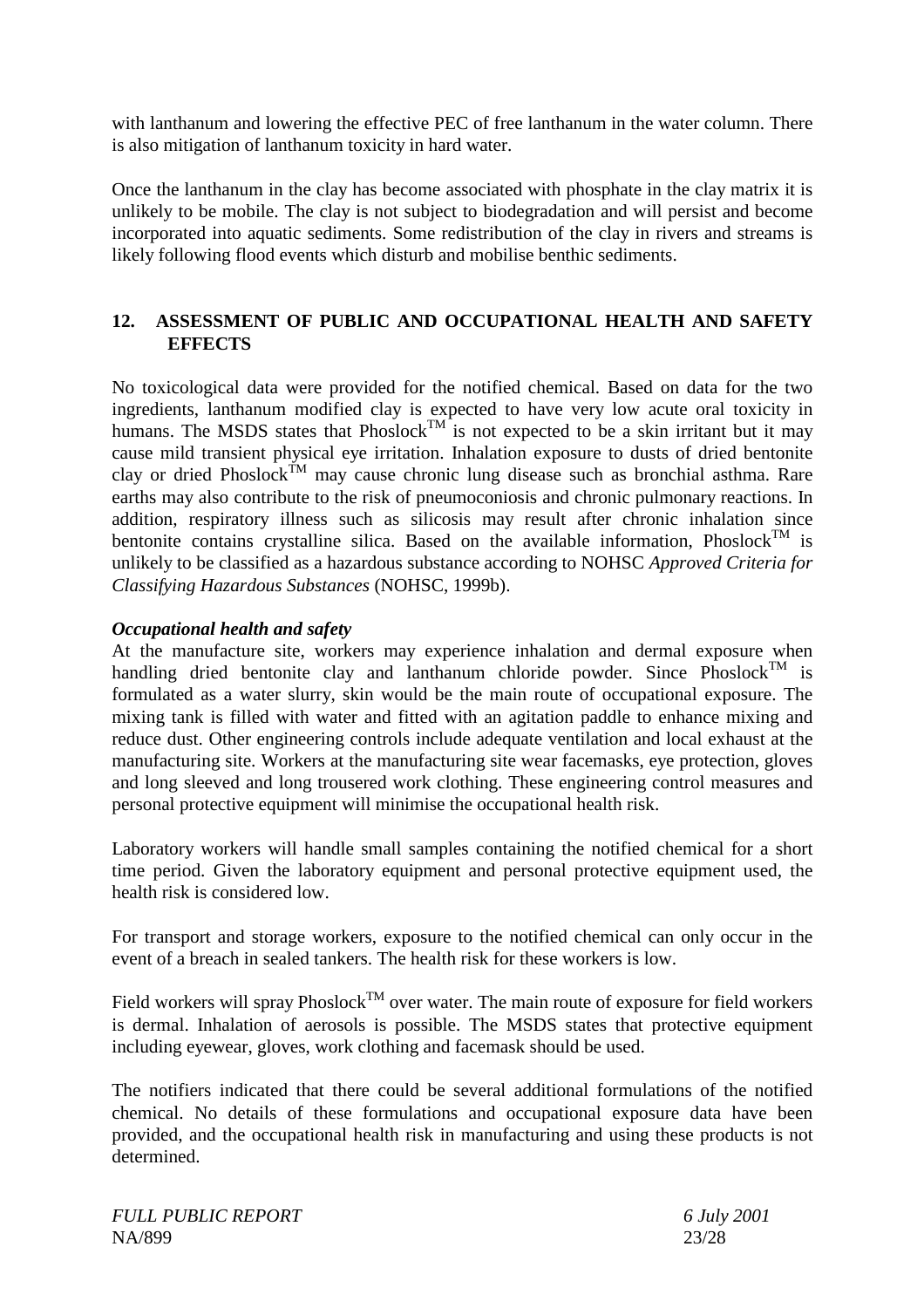### *Public health*

The notified chemical is not available for sale to the public, however its use as a water treatment chemical may lead to widespread public exposure. This exposure will be limited if waterways are closed during treatment processes. Contamination of drinking water with the notified substance would also lead to widespread public exposure. No drinking water guidelines for lanthanum levels have been established at this time.

In treating waterways with this chemical, dissociation of the lanthanum chloride from the bentonite should be avoided as far as possible. Contamination of drinking water with the notified chemical, or with dissociated lanthanum should be avoided, and the public should be excluded from areas under treatment until there has been sufficient opportunity for the chemical to disperse.

### **13. RECOMMENDATIONS**

To minimise occupational exposure to Phoslock<sup>TM</sup> the following guidelines and precautions should be observed:

- Safety goggles should be selected and fitted in accordance with Australian Standard (AS) 1336 (Standards Australia, 1994) to comply with Australian/New Zealand Standard (AS/NZS) 1337 (Standards Australia/Standards New Zealand, 1992); industrial clothing should conform to the specifications detailed in AS 2919 and AS 3765.1 (Standards Australia, 1990); gloves should conform to AS/NZS 2161.2 (Standards Australia/Standards New Zealand, 1998); all occupational footwear should conform to AS/NZS 2210 (Standards Australia/Standards New Zealand, 1994a); for facemask should conform to AS/NZS 1715 (Standards Australia/Standards New Zealand, 1994b) and AS/NZS 1716 (Standards Australia/Standards New Zealand, 1994c) or other internationally acceptable standards.
- Spillage of the notified chemical should be avoided. Spillages should be cleaned up promptly and put into containers for disposal;
- A copy of the MSDS should be easily accessible to employees.
- Employers should ensure that NOHSC Exposure Standards for all of the components in lanthanum modified clay and inspirable dusts are not exceeded in the workplace. Effective ventilation and enclosed transfer and mixing should be used.

If products containing the notified chemical are hazardous to health in accordance with the NOHSC *Approved Criteria for Classifying Hazardous Substances* (NOHSC, 1999b), workplace practices and control procedures consistent with State and Territory hazardous substances regulations must be in operation.

To minimise public exposure to Phoslock<sup>TM</sup> the following guidelines and precautions should be observed:

The presence of dissociated lanthanum in drinking water should be avoided.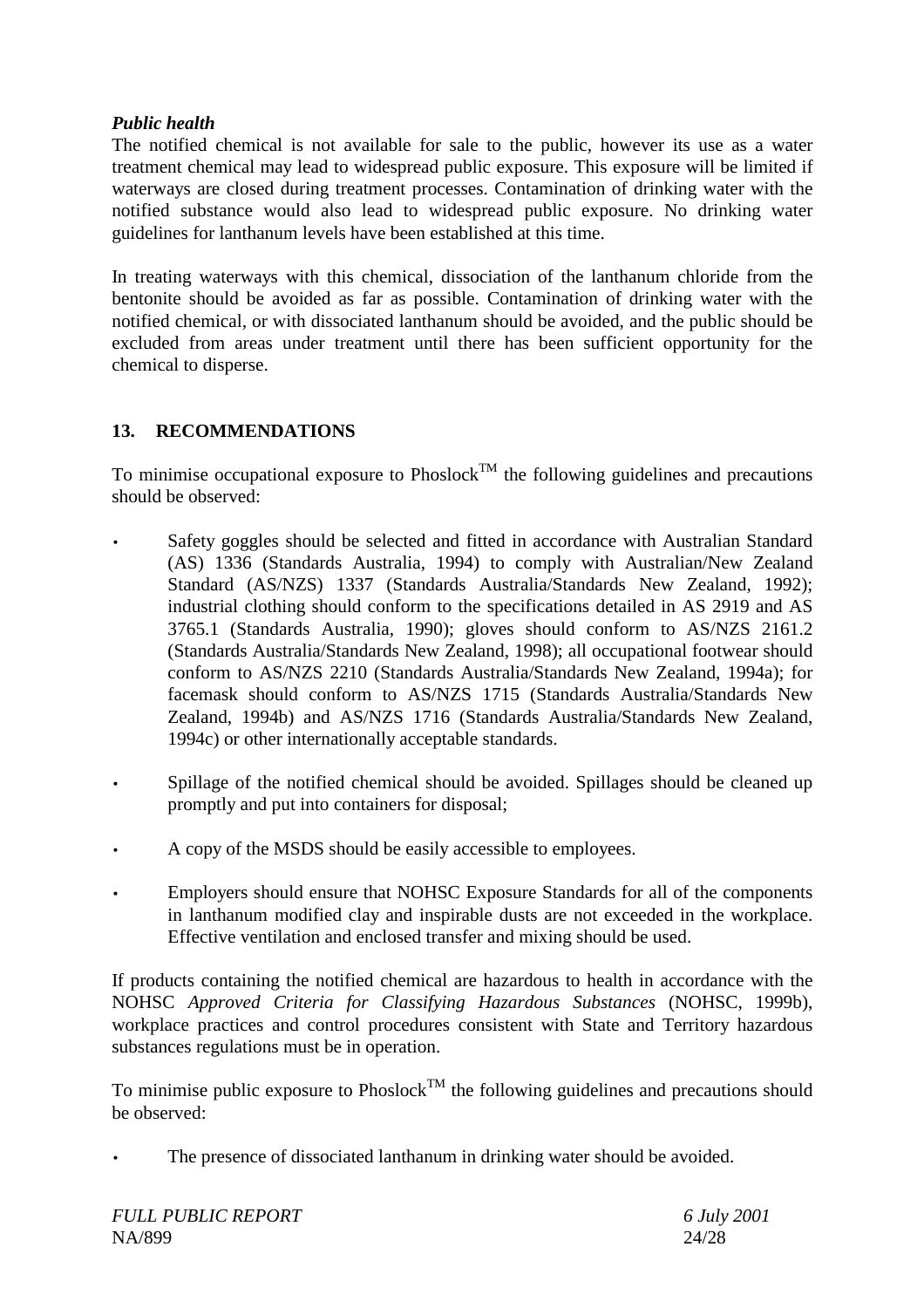• Public access to areas under treatment should be prevented until the substance has dispersed and the concentration of the notified chemical in surface waters has decreased.

To minimise environmental effects to Phoslock<sup>TM</sup> the following guidelines and precautions should be observed:

- The manufacturing processes for lanthanum modified clay should be optimised to reduce the amount of free lanthanum released on application to waterways.
- Future commercial development trials of the notified chemical to collect additional ecological test data as identified and to be provided under secondary notification requirements.
- State Environmental Agencies and/or appropriate regulatory authorities responsible for water quality are to be informed prior to each use.
- Adequate measures should be taken to protect sensitive benthic species such as gobies.
- Application of the clay slurry to water bodies using spraying techniques should be performed in a responsible manner. In so far as practically possible precautions should be taken to prevent over spray onto river and dam banks so as to minimise disturbance to flora and communities of shore dwelling fauna.
- Final outcomes of the commercial development trials should include a set of guidelines relating to appropriate use of the notified chemical and approved methods of clay slurry application to water bodies.

# **14. MATERIAL SAFETY DATA SHEET**

The MSDS for the notified chemical was provided in a format consistent with the *National Code of Practice for the Preparation of Material Safety Data Sheets* (NOHSC, 1994).

This MSDS was provided by the applicant as part of the notification statement. It is reproduced here as a matter of public record. The accuracy of this information remains the responsibility of the applicant.

# **15. REQUIREMENTS FOR SECONDARY NOTIFICATION**

Under subsection 64(1) of the Act, the Director must be informed when the following data is available.

- Ecotoxicity data on the effect of the notified chemical on (1) burrowing amphipods, (2) physical impact on fish and sediment dwelling biota.
- Chemical and ecological test data from future trial application investigating the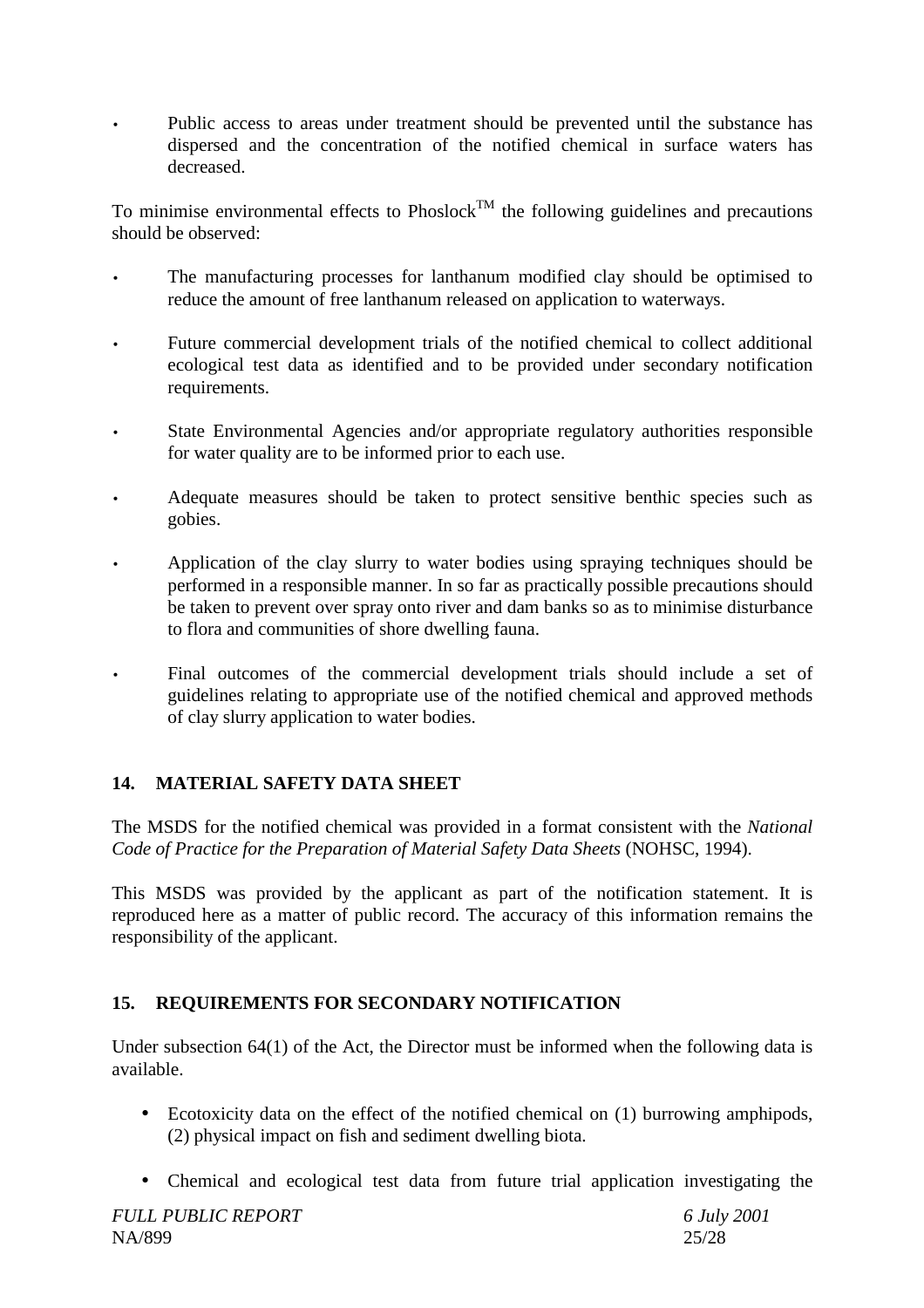efficacy of the notified chemical in mitigating blooms of algae and any observed delayed effects resulting from application of Phoslock<sup>TM</sup> to these ecosystems.

- The effect of lanthanum modified clay on indigenous species exposed in mesocosms.
- Any other field monitoring of biota and ecotoxicity tests.
- Notifiers commence the production of other formulations containing the notified chemical.
- The conditions of use vary from water treatment to remove oxyanions.

Under subsection 64(2) of the Act, the Director must be informed if any of the circumstances stipulated under the subsection arise. No other specific conditions are prescribed.

The Director must be informed of any circumstances occurring under Section 64, in writing within 28 days. Secondary notification of the notified chemical may be required.

#### **16. REFERENCES**

Abramczuk JW (1985) The effects of lanthanum chloride on pregnancy in mice and on preimplantation mouse embryos in vitro, Toxicology, 34:315-320.

Austin PS & Doughman DJ (1980) Reaction to intraocular penetration of bentonite, Am. J. Ophthalmol. 89:719.

Barry MJ and Meehan BJ (2000) The acute and chronic toxicity of lanthanum *to Daphnia carinata*; Chemosphere 41, pp 1669-1674.

Beaser SB, Segel A & Vandam L (1942) the anticoagulant effects in rabbits and man of intravenous injection of salts of the rate earths, J. Clin. Investigation, 21:447.

Browning E (1969) Toxicity of Industrial Metals  $2<sup>nd</sup>$  ed. NY: Appleton-Century-Crofts, page 9.

Cochran KW, et al (1950) Acute toxicity of zirconium, columbium, strontium, lanthanum, caesium, tantalum and yttrium, Arch. Indust. Hyg. & Occp. Med. 1:673-650.

Das T, et al (1983) Factors influencing the effects of lanthanum salts on mammalian chromosomes in vivo, Pro. XV Int. Genet. Cong. New Delhi, page 285.

Das T, et al (1988) Effects of lanthanum in cellular systems, Biologocal Trace Element Research, 18:201-228.

De SK & Sharma A (1981) Mutachromosomal effects of lanthanum chloride on mammalian bone marrow, Curr. Sci. 50:189-190.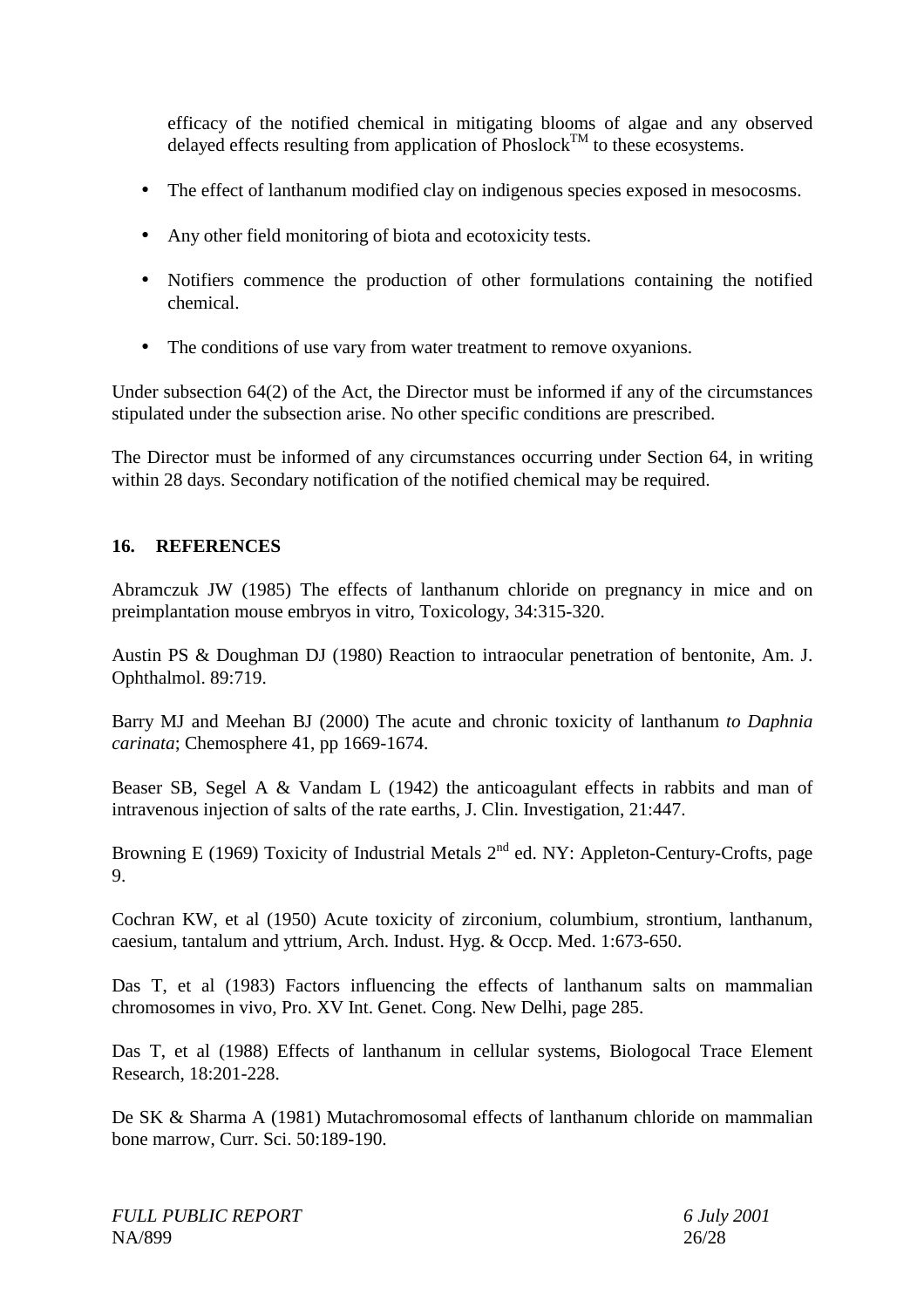Douglas GB and Adeney JA (2000) 2000 Canning River Phoslock<sup>TM</sup> Trial, Confidential report to the Water and Rivers Commission, CSIRO Land and Water.

Dupre B et al. (1999) Major and trace elements associated with colloids in organic-rich river waters: ultrafiltration of natural and spiked solutions, Chemical Geology, 160:63-80,

Dycheroff H & Gruenewald O (1943) Ueber den Reaktionsmechanismus der Hemmung der Blutgerinnungdurch einige seltene Erden und durch heparin, Biochem. Ztschr. 315:124.

EPA GeneTox Program (1988).

Franzmann RS, Toze LZ and Douglas G (undated) The Effect of lanthanum Treatment on Microbial Biomass and Community Structure in Swan River Sediment Mecosms, Undated report from CSIRO Land and Water.

Geng AC et al. (1998) Complex behaviour of trivalent REEs by humic acids, Journal of Environmental Sciences, 10:302-308.

Greenwood NN and Earnshaw A (1989) Chemistry of the Elements, Pergamon Press.

Hancock D, Rogers S and Toze S (2000) Microbiological Monitoring of the Oxygenation Trial on the Canning River: Stage III; CSIRO Land and Water.

HSDB (2000) Hazardous Substances Database.

Lim R (2000) Toxicity of Phoslock<sup>TM</sup> Treated Canning River Water to Juveniles of the Eastern Rainbow Fish, Melanotaenia duboulayi; Dept. Environmental Sciences, University of Technology, Sydney.

Mensink BJW, Montforts M, Wijkhuizen-Maslankiewicz L, Tibosch H and Linders JBH (1995) Manual For Summarising and Evaluating the Environmental Aspects of Pesticides; National Institute of Public Health and Environmental Protection, Bilthoven, Netherlands.

National Occupational Health and Safety Commission (1994) National Code of Practice for the Preparation of Material Safety Data Sheets [NOHSC:2011(1994)]. Australian Government Publishing Service, Canberra.

National Occupational Health and Safety Commission (1999a) List of Designated Hazardous Substances [NOHSC:10005(1999)]. Australian Government Publishing Service, Canberra.

National Occupational Health and Safety Commission (1999b) Approved Criteria for Classifying Hazardous Substances [NOHSC:1008(1994)]. Australian Government Publishing Service, Canberra.

RTECS (2000) Registry of Toxic Effects of Chemical Substances.

Sax NR (1984) Dangerous Properties of Industrial Material, Van Nostrand Reinhold Company.

| <b>FULL PUBLIC REPORT</b> | $6$ July |
|---------------------------|----------|
| NA/899                    | 27/28    |